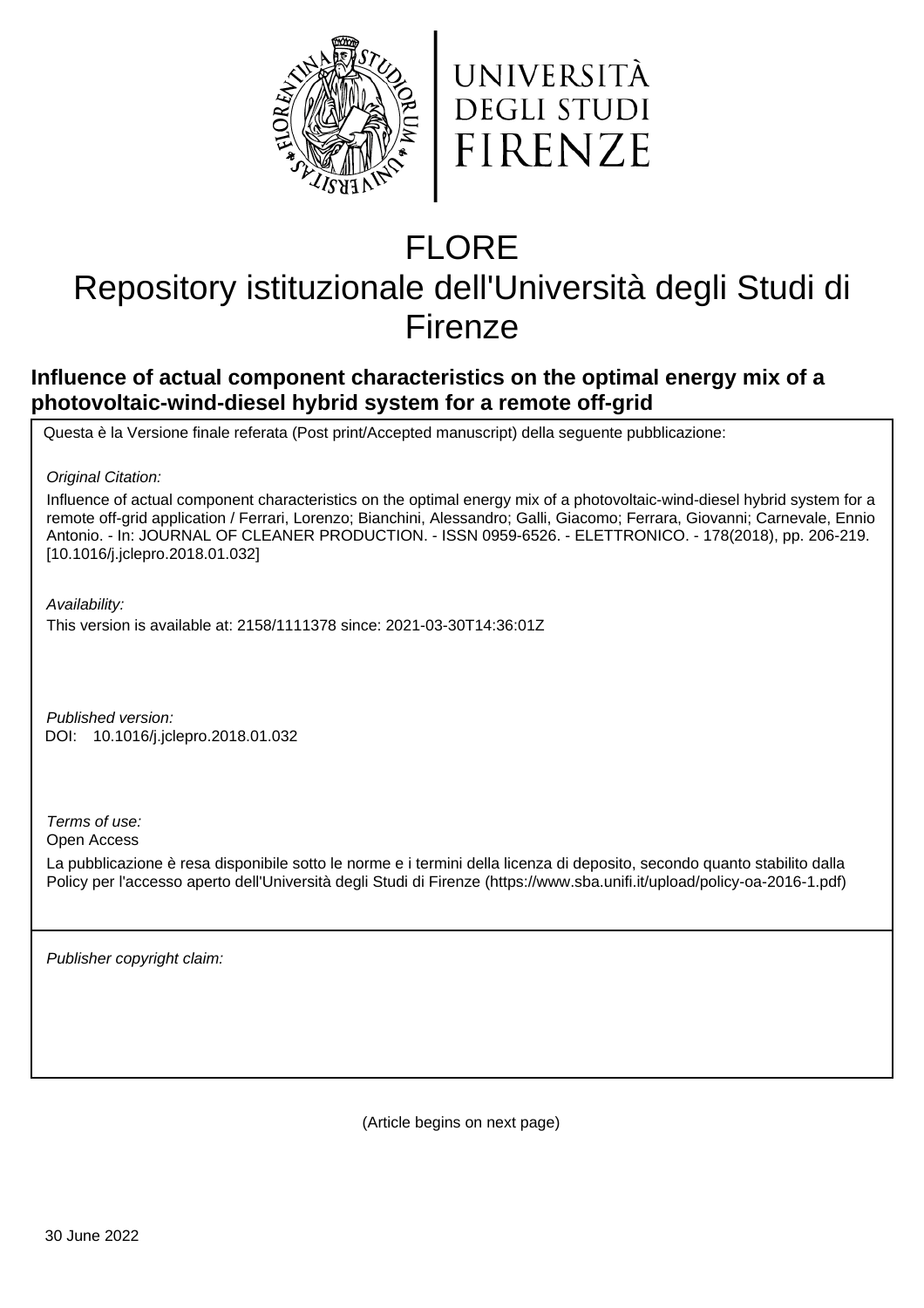## Influence of actual component characteristics on the optimal energy mix of a PV-wind-diesel hybrid system for a remote off-grid application

Lorenzo Ferrari <sup>1\*</sup>, Alessandro Bianchini <sup>2a</sup>, Giacomo Galli <sup>2b</sup>, Giovanni Ferrara 2c, Ennio Antonio Carnevale 2d

*<sup>1</sup> Department of Energy, Systems, Construction and Territory Engineering (DESTEC), University of Pisa*

Largo Lucio Lazzarino, 1, 56122, Pisa, Italy - Tel. +39 050 221 7132 - Fax +39 050 221 7333 - E-mail: lorenzo.ferrari@unipi.it

#### *<sup>2</sup> Department of Industrial Engineering (DIEF), University of Florence*

Via di Santa Marta 3, 50139, Firenze, Italy - Tel. +39 055 275 8773 - Fax +39 055 275 8775 - E-mail: a) bianchini@vega.de.unifi.it, b) giacomo.galli@stud.unifi.it, c) giovanni.ferrara@unifi.it, d) ennio.carnevale@unifi.it

*\* = contact author*

#### Abstract

Hybrid energy systems are an interesting solution for the electrification of remote, off-grid users, which usually are obligated to satisfy their electricity demand by means of quite old technologies, like for example diesel generators. An energy mix including also renewable energy sources (such as wind and PV) would lead to a reduction of supply costs and is therefore being increasingly appreciated.

In the present study, a sizing strategy was developed based on a long-term energy production cost analysis, able to predict the optimum configuration of a hybrid PV-wind-diesel stand-alone system. With respect to conventional practical design approaches already available in the literature, a more realistic description of the problem was here provided, since the present analysis relies in the use of actual machines data, realistic system constraints and cost functions, which led to the identification of some trends that are usually neglected by the optimization processes using continuous variables for the power outputs of renewable energy sources.

The approach was tested on an isolated mountain chalet in Italian Alps. The hybrid system was optimized based on the maximum long-term saving with respect to a conventional diesel engine configuration. The results for this case study showed that the optimal solution was not that including the maximum allowed contribution from renewables, highlighting the existence of an optimized energy mix between the three sources. Accumulation batteries were also able to induce a reduction of both the fuel consumption and the engine transitory usage. According to the present results, a properly sized hybrid system could provide notable money and pollution savings for a remote consumer with respect to a diesel-only configuration.

Keywords: photovoltaic panel; wind turbine; battery; hybrid energy system; off-grid; optimization

#### Nomenclature

| $\overline{A}$   | Total Area of Photovoltaic Panels         | $\lceil m^2 \rceil$ |
|------------------|-------------------------------------------|---------------------|
| $A_{PV}$ s       | Area of a Single Photovoltaic Panel       | $\lceil m^2 \rceil$ |
| $\boldsymbol{b}$ | Parameter for the Electronic Devices Cost |                     |
| $c_f$            | Initial Oil Price                         | [€]                 |
| <i>CN</i>        | Long Term Cost                            | ſ€1                 |
| E                | Energy                                    | [kWh]               |
| $e_f$            | Oil Price Annual Escalation Rate          |                     |
| $FC_n$           | Fixed Maintenance and Operation Cost      | l€l                 |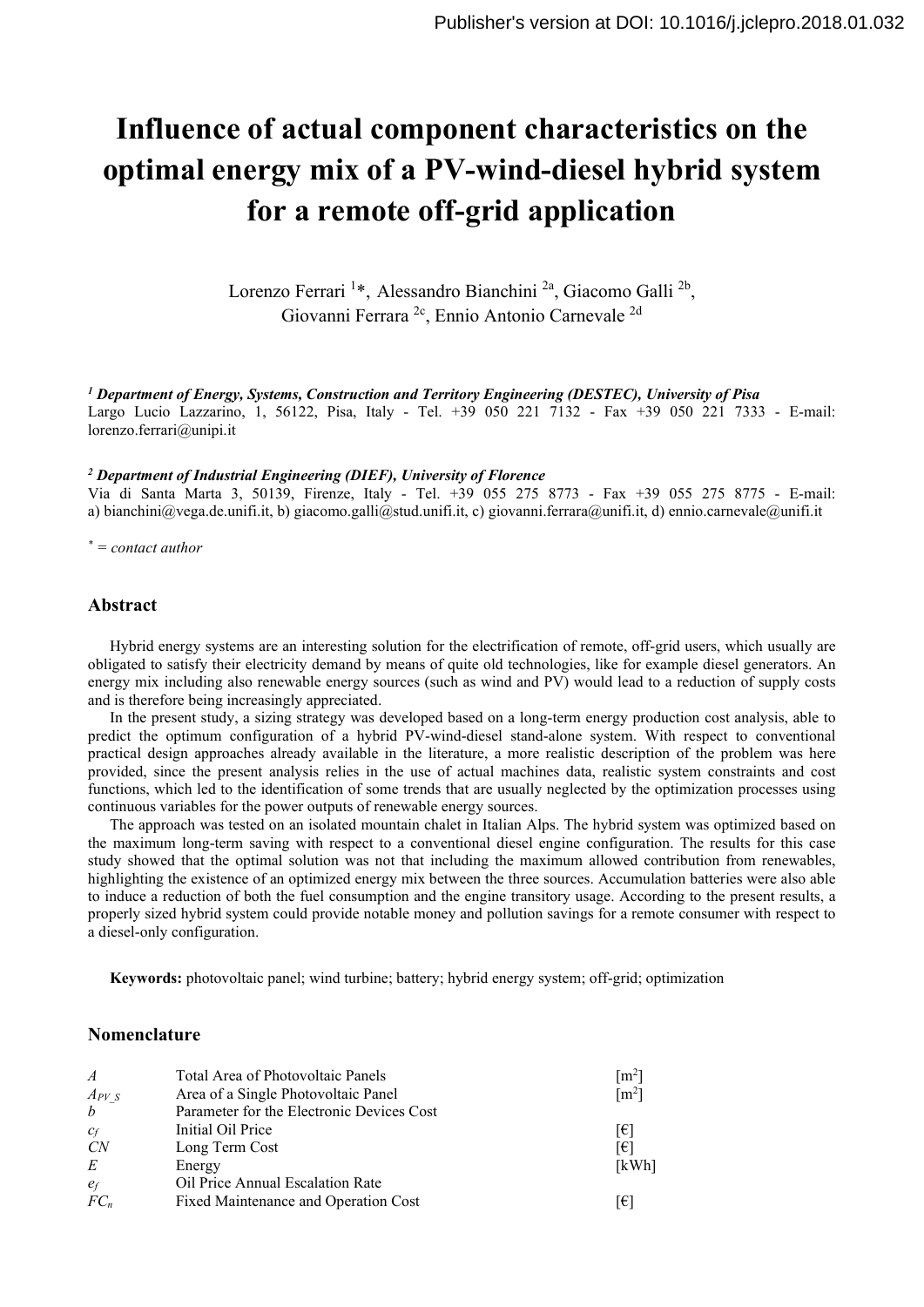| G                        | Irradiance                                                 | $\left[\text{W/m}^2\right]$         |
|--------------------------|------------------------------------------------------------|-------------------------------------|
| $g_m$                    | <b>Annual Inflation Rate</b>                               |                                     |
| <b>GPS</b>               | Global Positioning System                                  |                                     |
| $\boldsymbol{h}$         | Hours of Functioning                                       | [h]                                 |
| i                        | Return on Investment Index                                 |                                     |
| IC                       | <b>Installation Cost</b>                                   | [6]                                 |
| life                     | Lifetime                                                   | [h]                                 |
| <b>LTS</b>               | Long Term Savings                                          | $[\epsilon]$                        |
| $\boldsymbol{m}$         | Fixed O&M Costs Expressed as a Fraction of Initial Capital |                                     |
| $M_f$                    | <b>Annual Fuel Consumption</b>                             | $[1]$                               |
| $N_{PV}$                 | Number of Photovoltaic Panels                              |                                     |
| <b>PA</b>                | Pinch Analysis                                             |                                     |
| <b>PV</b>                | Photovoltaic Panels                                        |                                     |
| $\overline{P}$           | Power                                                      | [W]                                 |
| $P_{PVnom}$              | Power of Photovoltaic Panels                               | [W]                                 |
| $P_{PV}$ s               | Nominal Power of a Single Photovoltaic Panel               | [W]                                 |
| $P_{Wnom}$               | Power of the Wind Turbine                                  | [W]                                 |
| Q                        | Capacity of the Battery Bank                               | [Ah]                                |
| $T_m$                    | Temperature of the Photovoltaic Panel                      | [K]                                 |
| $\mathit{VC}_n$          | Variable Maintenance and Operation Cost                    | $[\in]$                             |
| Greek letters            |                                                            |                                     |
| α                        | Specific Installation Cost of PV Panels                    | $\lceil \frac{\epsilon}{kW} \rceil$ |
| γ                        | Specific Installation Cost of the Diesel Generator         | $\lceil \frac{\epsilon}{kW} \rceil$ |
| ⊿P                       | Power Lack/Surplus                                         | $\lceil W \rceil$                   |
| $\eta_{nom}$             | Nominal Efficiency of Photovoltaic Panels                  |                                     |
| $\eta_{rel}$             | Relative Efficiency of Photovoltaic Panels                 |                                     |
| λ                        | Parameter for the Electronic Devices Cost                  |                                     |
| $\boldsymbol{\xi}$       | Parameter for the Battery Bank Cost                        |                                     |
| τ                        | Parameter for the Electronic Devices Cost                  |                                     |
| $\omega$                 | Parameter for the Battery Bank Cost                        |                                     |
|                          |                                                            |                                     |
| <u>Subscripts</u>        |                                                            |                                     |
| 0                        | Initial Investment                                         |                                     |
| BAT                      | Battery                                                    |                                     |
| $\overline{\mathrm{D}G}$ | Diesel Generator                                           |                                     |
| <i>ELEC</i>              | <b>Electronic Components</b>                               |                                     |
| max                      | Maximum                                                    |                                     |
|                          |                                                            |                                     |

*min* Minimum *nom* Nominal *PV* Photovoltaic Panel

*REN* Renewables

*USER* User

#### 1. Introduction

Renewable energy deployment in off-grid systems is continuously growing both in developed and developing countries. According to [1], 1.16 billion people globally still have no access to the electricity grid. About 95% of these people live in the sub-Saharan Africa and South and East Asia, with the remainder spread almost equally across Middle East, Central Asia and South America [2]. In spite of the average technological level, however, in 2009 there was still also a small part (about 0.5 million people) of the EU residents who had not direct access to a local utility network [3].

Even in case of developed countries there are areas where the it is not possible to be connected to the grid due to local electrical network scarcity in the area (e.g. remote areas) or due to the prohibitively high connection cost (e.g. 8000–11000  $\epsilon$ /km [4]). Consequently, experiences of planned global rural electrification programs can be found in several countries [5-6], many of which include hybrid systems (e.g. [7]) integrating fossil fuels and renewable energies, managed following smart-grid approaches [8-9]. In particular, the larger and larger penetration of distributed renewable energy sources in micro-grids is leading the research to develop new and more refined strategies for a correct management of the power coming from renewables, especially focusing on forecasting models, demand response programs, accumulation systems and power routing models [10-13].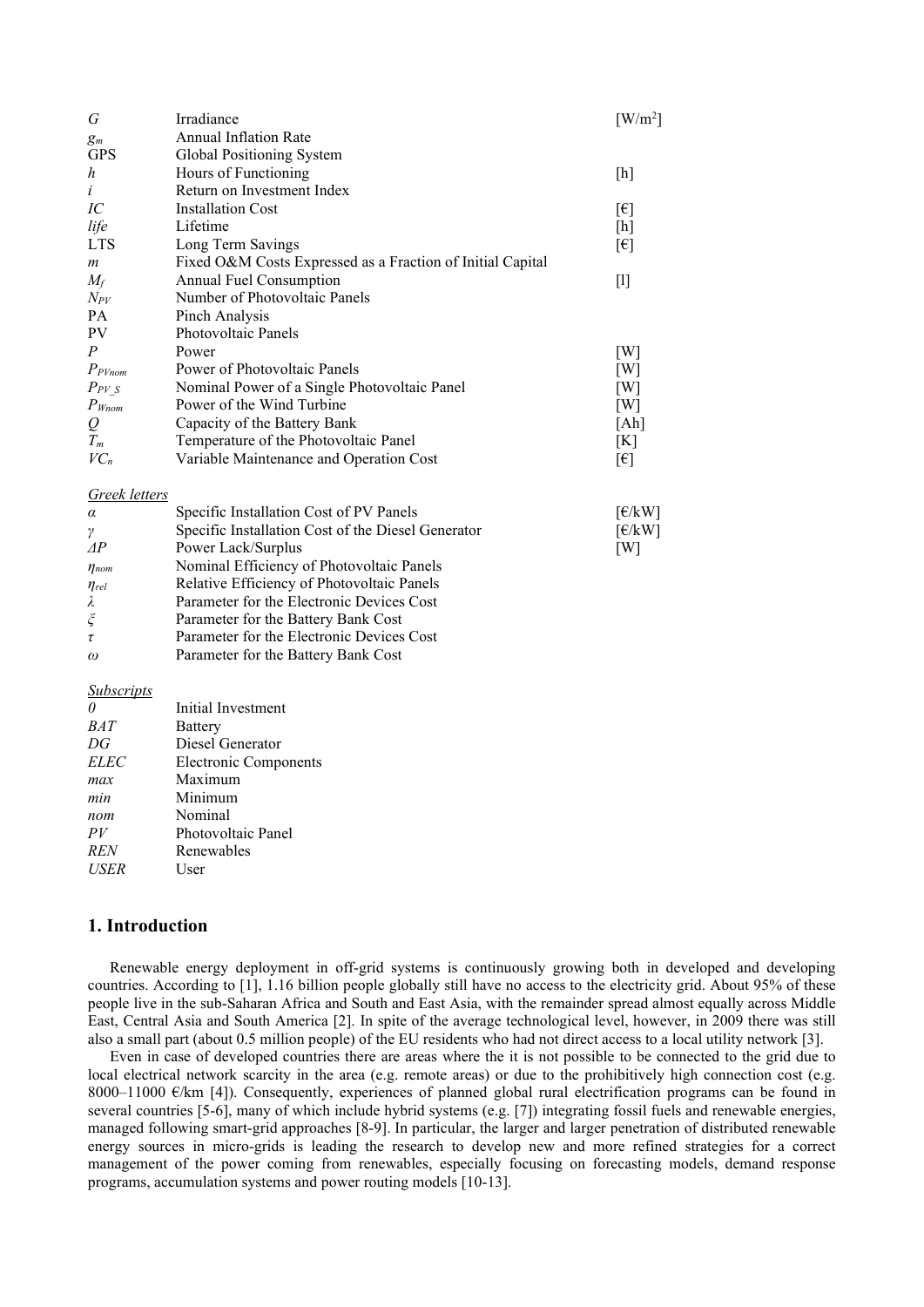On the other hand, in many developing countries the population growth is far outpacing the extension of the grid. According to [14], the number of people living off the grid has grown by 114 million people on the African continent since 2000, with the absolute number that will continue to grow in the next decade. Off-grid renewable energy systems are then not only urgently needed to connect this vast number of people with a source of electricity, but also most appropriate to geographical constraints and cost for grid extension in many applications. At the same time, with declining cost and increasing performance for small hydro installations, solar photovoltaics (PV) and wind turbines, as well as declining costs and technological improvements in electricity storage and control systems, off-grid renewable energy systems could become an important growth market for the future deployment of renewables themselves. As discussed in [1], in the short- to medium-term, the market for off-grid renewable energy systems is expected to increase through the hybridization of existing diesel grids with wind, solar PV, biomass gasification and small hydropower, especially on islands and in rural areas. Furthermore, renewables in combination with batteries allow stand-alone operations and batteries are now a standard component of solar PV lighting systems and solar home systems (e.g. [15- 16]). To this purpose, increasing interest is being paid by researchers and industrial manufacturers in further analyzing and optimizing these systems.

The motivation of the present study is to contribute to the development of robust techniques for a further development of design strategies for off-grid hybrid systems including renewables, batteries for energy storage and fossil-fuel generators. In particular, as will be shown later on, the purpose of the study is to show the impact on the best design trends of the real characteristics of the selected components.

By looking first at the relevant technical literature on the general topic of sizing and management of micro-grids and/or off-grid hybrid systems, it is apparent that it is extremely vast. Among others, a great impulse to the study of hybrid renewable energy systems was given by the team of Prof. J.K. Kaldellis of TEI of Piraeus (Greece), who established a robust approach for the energy mix selection in small grids like those of Greek islands [17-18], as a function of many parameters like, for example, long term wind data [4], wind potential classes [19] or minimum longterm electricity production cost [20].

Based on their experience, similar approaches have been replicated in the recent past by many researchers into different environments (e.g. [21-25]). The use of proper mixes of renewable energy sources also has some very interesting prospects in even smaller applications, i.e. in satisfying the energy demand of remote buildings [26] or residential complexes located in particular environments [27], far from the local electricity grid [28].

As correctly noticed by [16], from mathematical perspective, the sizing of a general hybrid energy system is "a constrained optimization problem that aims at minimizing an objective function subject to a set of constraints". A first key element is then to identify the objective function to be optimized. With particular focus on single buildings or isolated users - like those investigated in the present study - one of the most common ones is of course the cost of energy consumption in the system [29]. The satisfaction of a given loading profile is the next class of objective functions [16]. In doing so, several additional functions can be related to the loading profile fulfillment, like peak shaving [30], load leveling and peak reducing [31], load shedding [32], and load shifting [33]. Minimizing environmental pollution can also be regarded as objective function [34].

A second important element to be considered is the sizing method, i.e. the modeling of the system under analysis, that is used to maximize one of the aforementioned functions. In this sense, recently some very interesting methods have been presented in the literature. For the sack of conciseness, the pinch analysis and the design space are here cited. Regarding the first, as discussed by [35], the pinch analysis (PA) "follows the laws of thermodynamics. The term 'Pinch' represents a bottleneck for feasible heat recovery and can be developed either by graphical or numerical methods". When dealing with different systems, the PA can be referred to different quantities or sources in the system: an overview of methods and approaches of the powerful method of PA can be found in [36]. Another technique is represented by the definition of a design space, i.e. a collector of all the feasible solution for a given system based on different constraints, within which the selected solution can be looked for (e.g. [37] and [38]). This method will be used in the present study, where the long-term savings will be used as the objective function and the design space will be defined numerically based on the constraints shown later on.

Moving to the specific contribution of the present work, in the attempt of assessing a robust, but simple, approach to selection of the most promising energy mix for a remote off-grid users, a preliminary study of some of the present authors [39] has already assessed the feasibility of a hybrid energy system for the case study that will be used also for the present analysis. The hybrid system was composed by a diesel generator, PV panels, a wind turbine and a battery bank. In particular, the study led to the definition of an optimization strategy for the definition of the most effective energy mix under the "zero load rejection" principle, based on a long-term energy production cost analysis.

The specific contribution of the present study with respect to the previous one, and to the relevant literature, is to show the effect on the final selection of the best mix of renewable energy sources of the characteristics of the commercial that are about to be used in a real application. In many published studies up to know, beyond the specific method or model used to schematize the system and its performance, the huge number of cases to be tested in the optimization analyses in fact led the authors to treat the variables used in describing the system (e.g. nominal power outputs of the different energy source and/or physical dimensions of the same) like continuous ones. The optimization strategy was then free to adjust their values to find the optimal energy mix, even though the configuration was not always exactly reproducible with real machines available in the market. Moreover, in defining them as continuous variables, some additional assumptions may be needed. For example, in [39] a procedure was proposed to define a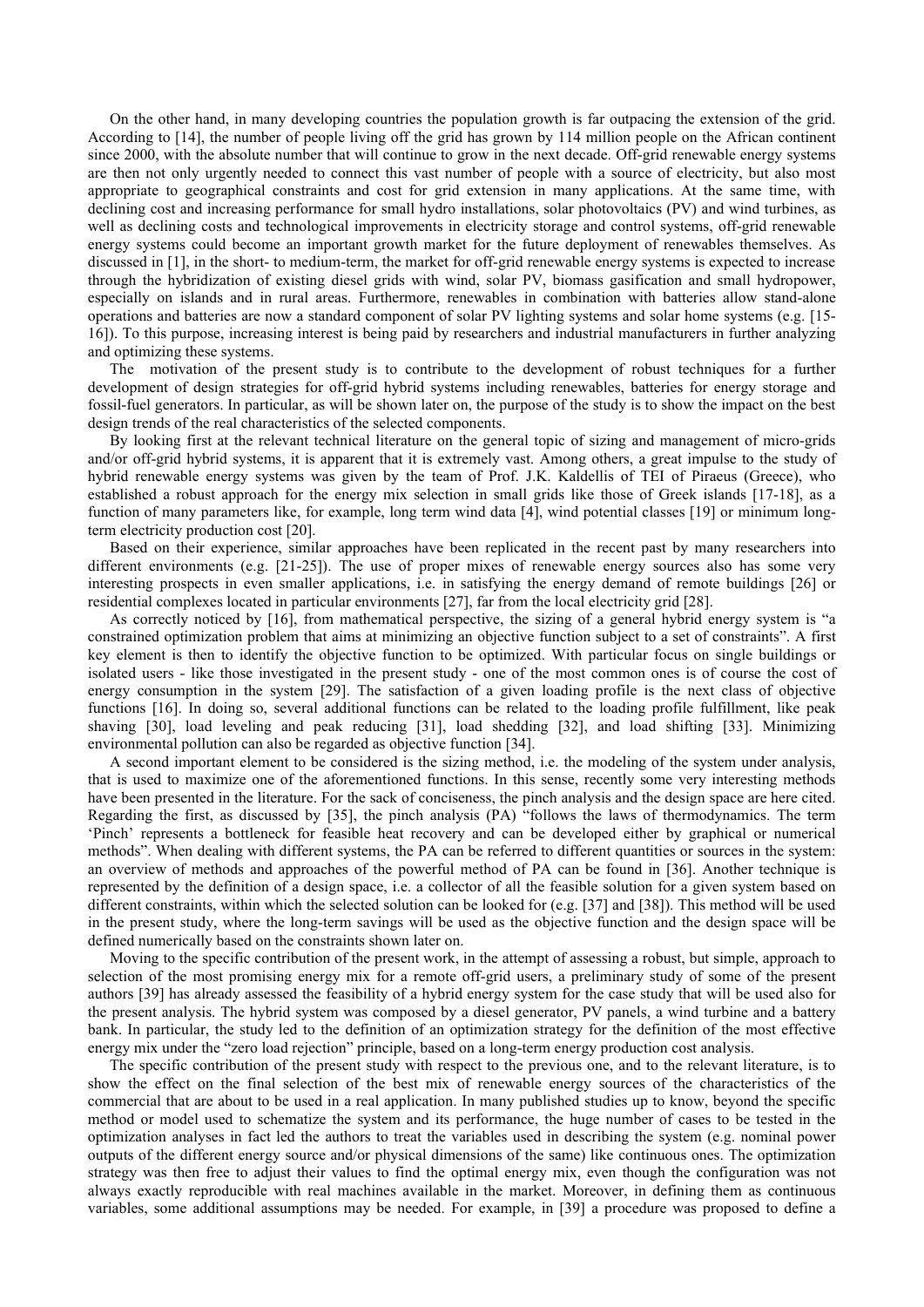generalized power curve of a wind turbine by averaging performance data of different commercial turbines of various sizes. By doing so, however, approximations are necessarily introduced.

The goal fixed by the authors in the present study is then to assess the impact on the best energy mix selection of dealing with real devices and machines, i.e. a discrete and finite number of PV panels and commercial wind turbines having given nominal power outputs and performance curves. By doing so, the results are thought to more effectively represent the scenario of a real-life application, then providing more useful information for the installation of such a system. In particular, the influence of the real wind turbine power curve in relationship to its nominal efficiency is investigated in details in the study, together with the optimal number of PV panels needed once the turbine itself has been selected. Both analyses are also repeated in case an accumulation system is provided. The results confirmed that the configurations highlighted by a conventional optimization system can be notably modified by an approach based on real components' data.

The paper is structured as follows. Section 2 presents the case study used for the analysis including the energy demand profile and the meteorological data of the site. Section 3 explains the modeling scheme of the system and highlights the main energy fluxes between the components. The characteristics of the system components, including sizes, chosen technology and efficiencies are then presented in Section 4, while Section 5 explains the assumptions and the modeling strategy based on the maximization of the economic long term savings. The results of the analysis, either including or not a battery accumulation system, are reported in Section 6. Section 7 finally draws some conclusions and future development of the study.

#### 2. Case study

#### 2.1 Energy consumption

The selected case study was inspired to a typical mountain chalet located in the Italian Alps, already investigated in [39]. As a reference of the electrical energy consumption, the daily load profile described in [40] was considered. This daily load profile (Fig. 1), which, in absence of further details, was considered constant throughout the year in the present analysis, is characterized by a high electricity demand (due to the chalet's facilities, the restaurant's kitchen and the guest rooms), with three marked peaks and a maximum absorption of about 20 kW. As a baseline configuration (i.e. with no renewable energy sources), this load was considered as satisfied by means of a diesel generator with a nominal power of 21 kW [40]. In order to provide an overview of the global energy demand, Tab. 1 reports the aggregated energy consumptions of the baseline configuration.

#### 2.2 Meteorological data

In order to estimate the optimal sizing of the wind turbine and the PV panels stack, a set of meteorological data was firstly defined by taking into account a reference location located in the North of Italy (mountain region). More specifically, the solar irradiation data was estimated by using PVGIS (Photovoltaic Geographical Information System) [41], which is able to provide the photovoltaic potential accounting for both temperature and turbidity. The solar irradiance of the site, acquired every 10 minutes, is presented in Fig. 2.

As for the wind data, historical wind speed measurements (sampled every 10 minutes) were available thanks to a dedicated anemometric campaign carried out by the authors in partnership with a wind turbine installer (additional details cannot be reported here for confidentiality reasons) in an area close to the reference location and was considered as significant of the local wind conditions. As a further analysis, the calculated Weibull distribution (reported in Fig. 3) was compared to that obtained by using the average wind speed of the site taken from the wind atlas of RSE (Italy) [42] and a shape parameter of 1.4 (typical of mountain areas) with good agreement.

#### 3. System modeling

A simplified scheme of the hybrid energy system and its energy fluxes is reported in Fig. 4. The final energy user is fed by the hybrid system whose main components are:

- A stack of PV panels
- A horizontal-axis wind turbine
- A diesel generator, having a nominal power able to satisfy even the peak load
- A bank of lead-acid batteries for energy accumulation

The energy fluxes within the system have been modeled with a "zero load rejection" principle, basically aimed at maximizing the use of renewables when available. The algorithm describing the functioning of the hybrid system is schematized in Fig. 5.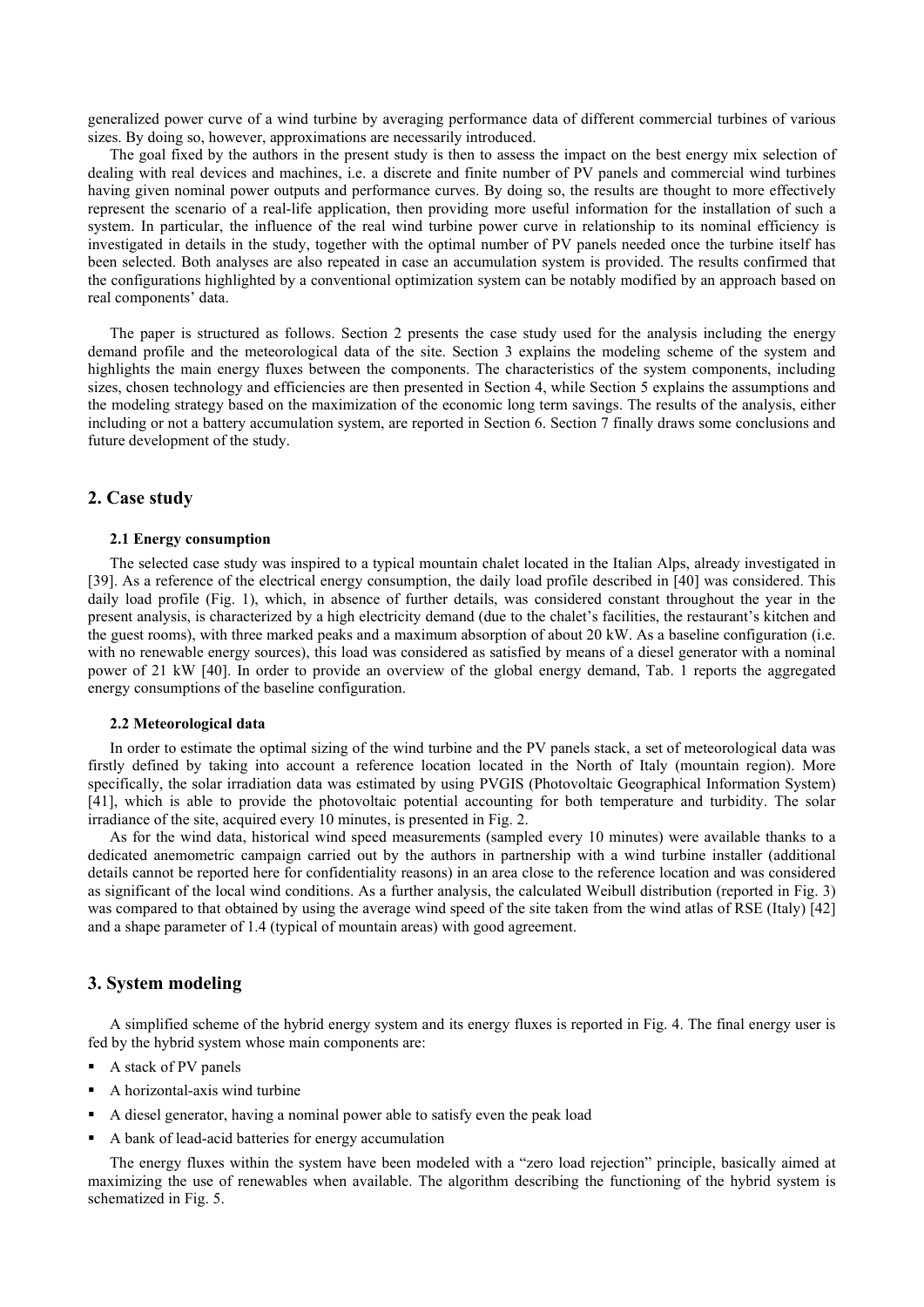The control algorithm for the management of energy within the system was derived by the one presented in [39]. For completeness, the logical sequence of the algorithm can be summarized as follows:

- Renewables have a nominal power *PPVnom* and *PWnom* for the photovoltaic panels and the wind turbine, respectively, according to the number of PV panels or the wind turbine that are selected in the design phase. For each source, an efficiency of energy conversion is also known as a function of the solar irradiance and temperature (for PV panels) or the wind speed (for the wind turbine). Based on the instantaneous meteorological conditions in the site (i.e. solar irradiance, temperature and wind speed) attended every 10 minutes during the year, the actual power produced by renewable sources is first calculated;
- The power contribution of the renewable energy sources ( $P_{REN}$ ) is then compared with the actual user's energy demand (*PUSER*) in the same instant. A linear interpolation of the user power request was performed to match the different timing between the meteorological data (every 10 minutes) and the user request (every 30 minutes).
- In the first scenario, i.e. if an energy surplus occurs  $(P_{REN} > P_{USER})$ , this exceeding energy is stored into the batteries bank if not yet fully charged (*QMAX* in Fig. 5) represents the maximum charge capacity of the accumulation system). Otherwise, the energy is necessarily dissipated.
- In a second scenario, i.e. if an energy deficit occurs ( $P_{REN}$  <  $P_{USER}$ ) the energy accumulated in the batteries is primarily used to cover this deficit until the charge of the accumulation system reaches the discharge threshold (*Q >*   $Q_{MN}$ ). Beyond that condition, the diesel generation is activated to satisfy the energy demand.

#### 4. Selected systems components

One of the key elements of the present study is represented by the fact that real machines and components are considered in the optimization analysis of the hybrid energy system. For this reason, much attention has been paid to the selection of data and characteristics of all the components.

#### 4.1 PV panels

An available area exposed to the south direction and equal to  $150 \text{ m}^2$  was considered for the calculation of the maximum number of panels that could be installed, since it approximately corresponds to the favourably-exposed portion of the chalet roof. Indeed, as a rooftop installation was considered, a panel inclination of 18° was taken into account (i.e. the typical roof inclination in northern Italy).

#### *4.1.1 Selected panels*

A technical and market survey was preliminary carried out in order to select a PV panel technology suitable for the present application and ensuring a good price/quality ratio (e.g. [43-45]). On this basis, the polycrystalline silicon technology was identified as the most promising. More specifically, the SOLAR FABRIK PREMIUM L POLY 250 panel was finally selected [46], having the main following characteristics:

- Nominal power for single panel  $P_{PV}$ <sub>S</sub> = 250 W
- Nominal efficiency  $\eta_{nom} = 15\%$
- Dimensions [mm]:  $998 \times 1667 \times 35$
- Area  $A_{PV}$ <sub>S</sub> = 1.644 m<sup>2</sup> (60 cells per module)

The customer cost of this specific panel in Italy was assessed through a market analysis in August 2015 (e.g. [47]), equal to 0.62  $\epsilon/W$ , for a global amount of 155  $\epsilon$  per module. This cost represented the sell price of the panel only and was then quite far from the turnkey price of the system (*IC<sub>PV</sub>*), which was reconstructed after a further market analysis of the installation cost. Based on an available survey specifically referred to installations in Italy [48], the different components of the final price are reported in Tab. 2, leading to a total turnkey price of  $IC_{PV} = 2220 \text{ E/kW}$ .

#### *4.1.2 PV panels modeling*

The power coming from PV panels was calculated with the model developed by Suri et al. [49] to create the online database PVGIS. In the model, the actual power of the panels depends on the irradiance and the real module efficiency, which is a function of the irradiance and the module temperature (Eq. 1):

$$
P_{PV}(t) = GA \eta(G, T_m) = GA \eta_{nom} \eta_{rel}(G, T_m)
$$
\n<sup>(1)</sup>

where  $G$  is the irradiance,  $A$  the area of the PV modules and  $\eta$  the actual module efficiency. This efficiency can be expressed as the product of the nominal efficiency *ηnom* (declared by the manufacturer) and the relative efficiency *ηrel*, depending on the irradiance and the module temperature. The nominal efficiency *ηnom* is calculated for a nominal irradiance of 1000 W/m<sup>2</sup> and a module temperature of 25 $^{\circ}$ C.

The nominal power of the photovoltaic system can be then expressed by Eq. 2: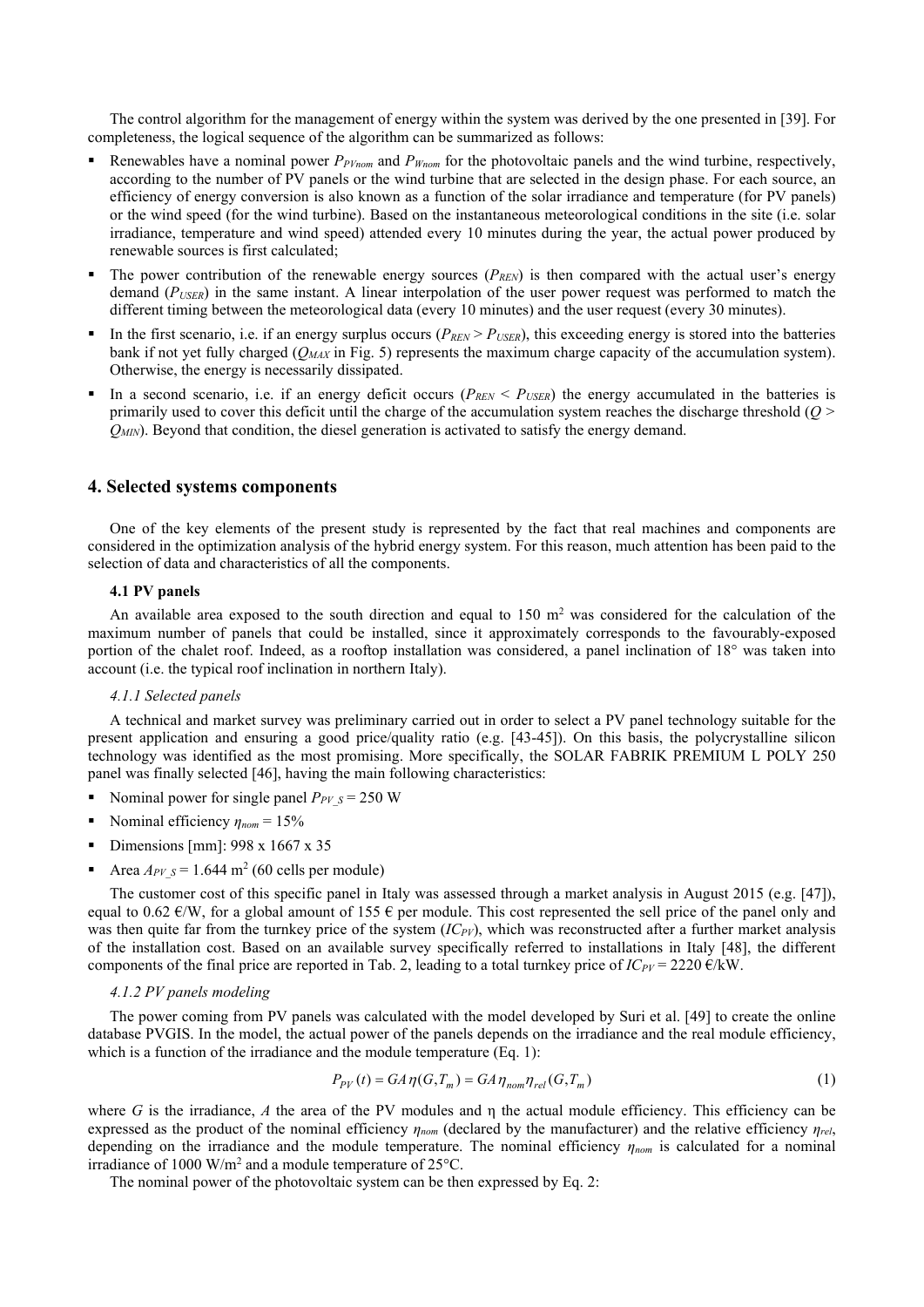$$
P_{\text{PVnom}} = 1000 \cdot A \eta_{\text{nom}} \tag{2}
$$

Coupling Eq. 1 and Eq. 2, the actual power can be written as in Eq. 3:

$$
P_{\text{PV}}(t) = G \cdot \frac{P_{\text{PVnom}}}{1000} \cdot \eta_{\text{rel}}(G, T_m)
$$
\n
$$
\tag{3}
$$

i.e. the actual power  $P_{PV}$  can be calculated at each instant when the irradiance of the site, the peak power of the photovoltaic system and the relative efficiency of the panels are known.

In the preliminary study reported in [39], the area of the PV panels stack *A* was considered as a continuous variable, i.e. the panels were hypothetically assimilated to a virtual single panel of variable area. In the present study, conversely, the use of real commercial panels made the area a discrete variable, function of the number of panels  $N_{PV}$  and their individual area  $A_{PV}$ <sub>S</sub>. The global power coming from PV panels was then given by Eq. 4, where  $P_{PV}$ <sub>S</sub> is the nominal power of each panel.

$$
P_{PVnom} = N_{PV} \cdot P_{PV\_S} \tag{4}
$$

#### 4.2 Wind turbine

#### *4.2.1 Turbines' selection*

A detailed market survey was also carried out for the identification of proper wind turbines, among which one could choose the one to be installed. Based on previous results of [39], a range of nominal power between 1 and 25 kW was *a priori* imposed in the survey; moreover, for every considered rotor, the power curve declared by the manufacturer was accurately checked, discarding all those cases in which power coefficient values were higher than the standards or unconventional cut-in and cut-off limits were indicated. On these bases, 12 turbines were finally selected, having rated power values between 1.4 and 25 kW [50-61]. Figure 6 resumes the power curves of selected rotors; for the sake of simplicity, a constant cut-off wind speed of 25 m/s was imposed to all turbines as it is apparent by looking at Fig. 3 that wind speeds over this velocity rarely occur. All the turbines were supposed as installed at the same height above the ground, equal to 25 m (the largest turbine considered has a diameter of 10 m [61]).

#### *4.2.2 Installation cost*

The installation cost of small and medium-size wind turbines is somehow a controversial issue, since it is not always declared or easily arguable from published data. Based on a literature survey (e.g. [17-18]) and on the authors' experience, a reference value of approximately  $5000 \text{ E/kW}$  can be suggested. This value is reasonably accurate for wind turbines up to nominal power outputs of 5 kW, while it can be substantially reduced when the size of the turbine increases [62]. For the purpose of the present study, a cost function, reported in Fig. 7 has been hypothesized based on data (empty dots in the figure) coming from the literature survey of [62] and from personal installation experience of the authors.

#### 4.3 Diesel generator

Based on the peak energy consumption of the chalet, the selected diesel generator was the Perkins 404D-22G [63], having a nominal power of 21.3 kW<sub>e</sub>. The power-consumption curve was derived from [63] (Fig. 8) and used to estimate the consumption of the engine in different operational conditions. For load values less than 50%, the minimum value of 263 g/kWh was considered. A life time of 25000 hours was finally considered for the diesel generator [39].

Finally, the installation cost was estimated from the official catalog of the producer ( $IC_{DG}$  = 5800 €), corresponding to a specific cost of 276 €/kW. This value was in line with the indication of a web-based market survey carried out on August 2015 for the Italian market.

#### 4.4 Batteries

A lead acid battery bank was selected as energy storage. Selected batteries had an output voltage of 48 V, whereas a sensitivity analysis on battery capacity was carried out. In further detail, lead acid batteries were indeed selected since they ensure high reliability, low auto-consumption, good stability and an excellent cyclic behavior, particularly important for stand-alone applications [64]. Since it was not easy to estimate the lifetime in discharging cycles for the present application (the batteries indeed are expect to undergo many partial-discharging phases), an estimated lifetime of 61000 hours was considered, after which they must be replaced.

#### 5. Economic model and optimization strategy

#### 5.1 Economic model of the system

The economic model of the system, used in the optimization process to define the convenience of each solution, was built in accordance to the one proposed in [17], even if improvements were provided in the modeling of the wind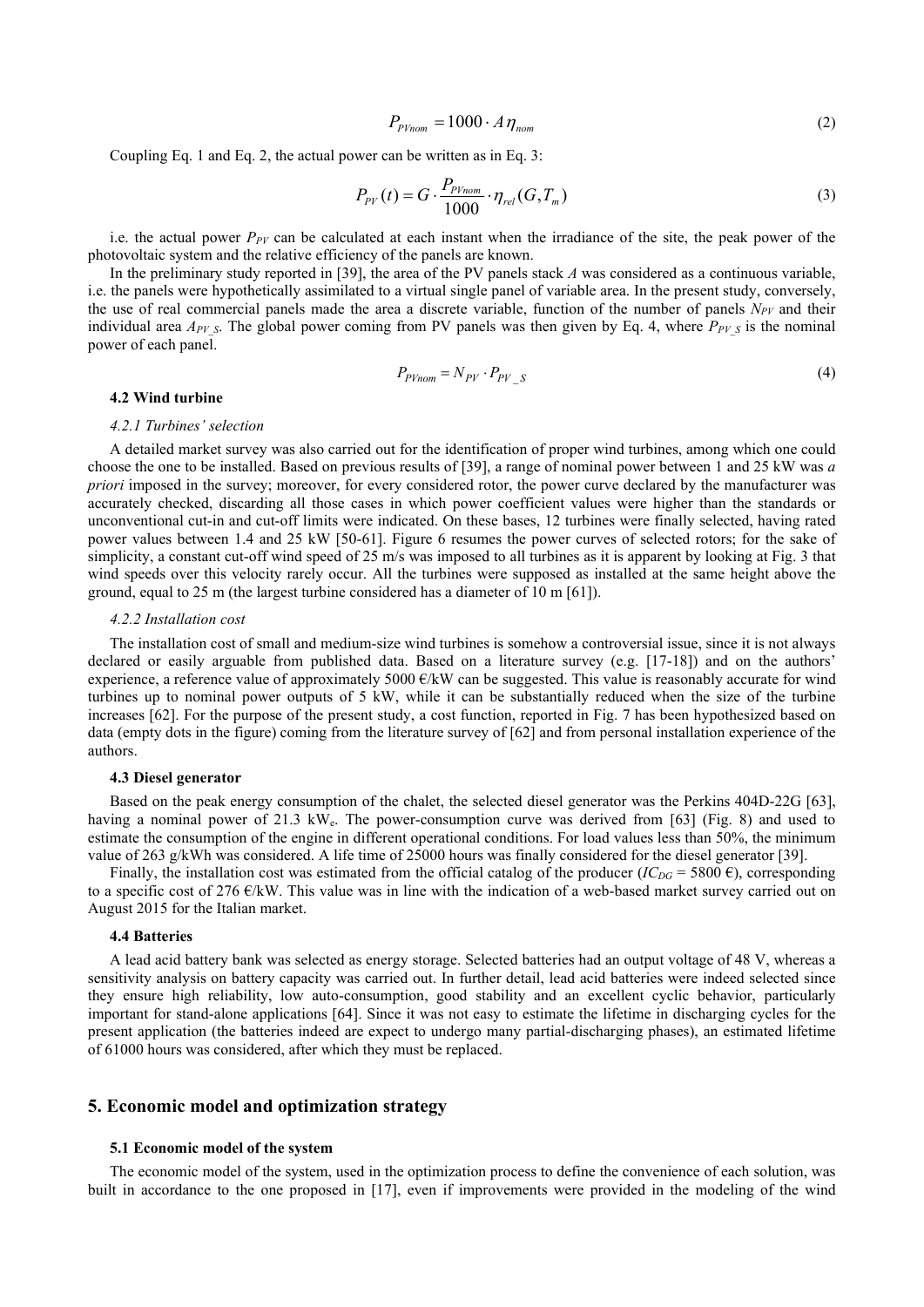turbine cost function and in the modeling of maintenance costs. For the sake of completeness, the basic elements of the model are here presented and explained; for additional details please refer to [17].

The final goal of the economic model was the definition of the *long term savings (LTS)* for each design solution of the hybrid system. This was done by comparing the long term cost of the hybrid system (*CN*) to the expected costs deriving from the use of the diesel generator only (i.e. the baseline configuration). As in all complete economic analyses, the long term cost in an *n*-years' time horizon has to account for the capital cost of the installed equipment  $(IC_0)$  and the maintenance and operation costs of the same, that can be further divided into a fixed component  $(FC_n)$  and a variable component (*VCn*).

The installation cost  $IC<sub>0</sub>$  is given by the sum of the market cost of the different component at year 0. In the present model, it is defined by Eq. 5, where proper cost functions for the market costs are introduced.

$$
IC_0 = \alpha P_{PVnom} + f_1(P_{Wnom}) + P_{DG} \cdot \gamma + \lambda \cdot P_{USERpk}^{(1-\tau)} + b \cdot P_{RINnom} + \xi \cdot Q_{max}^{(1-\omega)}
$$
(5)

More in details, parameters  $\alpha$  and  $\gamma$  are the specific installation costs, in  $\epsilon/kW$ , of the PV panels and the diesel generator, respectively. Parameters *λ* [€/kW], *τ* and *b* [*€/kW*] instead refer to installation costs of the electronic devices and then depend on the magnitude of the peak load and the total nominal power of renewables. Finally, factors *ξ* [€/Ah] and *ω* [cost.] describe the battery bank purchase costs, as reported in [39].

Function  $f_l$  is the complex cost function for the wind turbine described in Section 4.2.2 (Eq. 6).

$$
IC_W = 4.6632P_{Wnom}^2 - 247.29P_{Wnom} + 6169.9\tag{6}
$$

The fixed maintenance and operation costs are instead described by Eq. 7:

$$
FC_n = m \cdot IC_0 \cdot (1 + g_m) \cdot (1 + i)^n \cdot \frac{\left[1 - \frac{(1 + g_m)^n}{(1 + i)^n}\right]}{(i - g_m)} + c_f \cdot M_f \cdot (1 + e_f) \cdot (1 + i)^n \cdot \frac{\left[1 - \frac{(1 + e_f)^n}{(1 + i)^n}\right]}{(i - e_f)}\tag{7}
$$

Factor *m* represents the maintenance and operation costs, expressed as a fraction of the installation cost of the system components, while, as prescribed by  $[65]$ , factor  $g_m$  is the annual inflation rate, accounting for the annual changes in labor cost and spare part costs. In the formulation of Eq. 7, the fuel consumption cost is also considered, depending on the current fuel price *cf*, the annual fuel consumption *Mf* and the oil price escalation rate *ef*.

The variable maintenance and operation costs are finally given by Eq. 8, where *VC<sub>DG</sub>* and *VCBAT* are the variable maintenance costs of the diesel generator and the battery bank, respectively.

$$
VC_n = VC_{DG} + VC_{BAT} \tag{8}
$$

These costs have a discontinuous nature, i.e. they are introduced in the economic model of the system only when the lifetime of components is reached. On these bases, in the present model they were considered as described by Eqs. 9 and 10, respectively, where  $h_{DG}$  and  $h_{BAT}$  are the diesel generator and batteries operational hours, *life<sub>DG</sub>* and *life<sub>BAT</sub>* the estimated diesel generator and battery bank lifetime, both considered for simplicity in hours. After the lifetime of the components is reached, the cost connected to their new buy is introduced in the model.

$$
VC_{DG} = 0 \text{ if } h_{DG} \neq life_{DG} \quad \text{otherwise} \quad VC_{DG} = IC_{DG} \left(\frac{1+g_m}{1+i}\right)^{(hDG)(8760)} \tag{9}
$$

$$
VC_{BAT} = 0 \text{ if } h_{BAT} \neq life_{BAT} \text{ otherwise } VC_{BAT} = IC_{BAT} \cdot \left(\frac{1+g_m}{1+i}\right)^{(hBAT/g_{760})}
$$
\n
$$
(10)
$$

The selected parameters for the economic analysis are finally summarized in Tab. 3 [4, 48].

#### 5.2 Strategy and goals of the optimization

As discussed, the goal of the optimization was the definition of the best energy mix for the hybrid system, based on the maximization of the long terms savings in a 10-years period in comparison to the original solution with the diesel generator only. This timeline was chosen more on an economic basis than on an end-of-life reference. In [39], some of the authors carried out the same analysis not accounting for real machines, but treating the nominal power values of the PV panels and the wind turbine as continuous variables. This solution will be considered also in the present study for comparison purposes and will be referred to as "Case 1". In this approach, the wind power will be managed using a reference power curve which was obtained by dividing the wind turbine curves for their relative peak power (i.e. *P/Pnom*) and calculating an average trend (see Fig. 9). By doing so, the reference curve can be considered somehow representative of the selected rotors, being also able to partially discard some peculiar trends like those of the stall controlled Montana 5.6 and Excel 7.5, or the strange peak power of the Antaris 9.5. Overall, it can be noticed that the reference curve is quite similar to at least four curves, corroborating the effectiveness of present assumptions.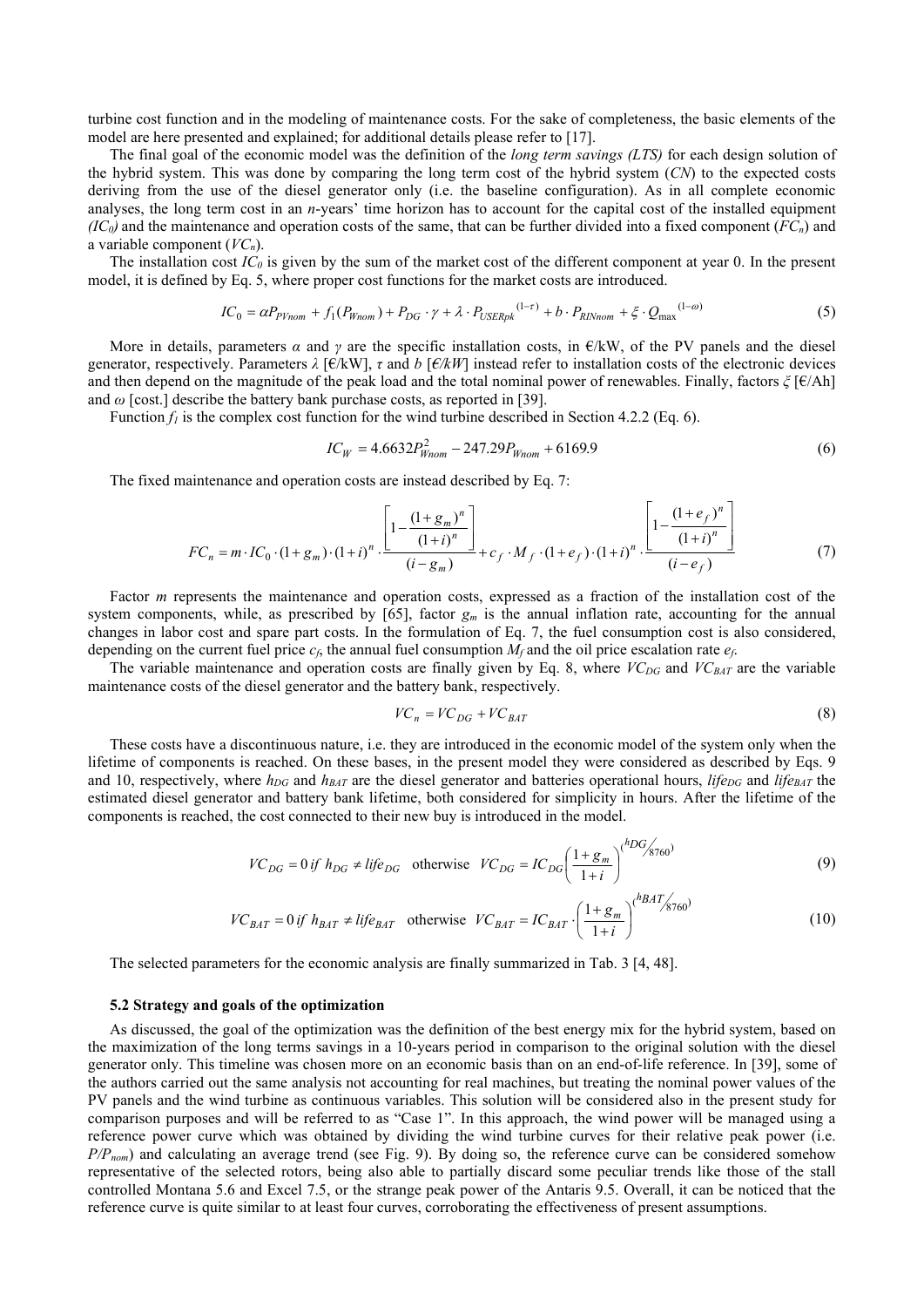As a further analysis, in this study real machines are now considered. As a result, the rated power of PV panels is now a function of the number of selected modules, whereas the power of the wind turbine is directly dependent on the machine considered in each case. This new configuration will be referred to as "Case 2" in the continuation of the work. In comparison to previous studies where real turbine data was considered (e.g. [66]), the focus of the research was the identification of the energy mix (number of PV panels and wind turbine) that guarantees the highest long term saving.

#### 5.3 Optimization software

The described model of the system (Fig. 5) was implemented in MATLAB<sup>®</sup>. The optimization process was performed by using ModeFrontier® with a design of experiments based on a Sobol pseudo random sequence. The experiments were uniformly distributed between the minimum and maximum values assigned to the input variables. The optimization method was the genetic algorithm Multi Objective Genetic Algorithm (MOGA-II) that was performed for 50 generations and a DNA mutation ratio of 0.05.

As a reference value, the combination Sobol/MOGA-II analyzed with these settings leads to a total of 1000 design for each run in Case 1. The input variables of the optimization in Case 1 were the nominal wind and solar powers, which were varied from 0 to 25 and 15 kW, respectively. The variation steps were 0.1 kW for the wind power and 0.5 kW for the solar power. In Case 2, conversely, the input parameters were the number of PV panels *N<sub>PV</sub>* and the wind turbine selected, with its rated power  $P_{Wnom}$ .

#### 6. Results and discussion

All the results presented in the study will be evaluated in comparison to the baseline solution, in which the entire energy demand of the user is covered by the diesel generator. According to the selected generator [63], the annual fuel consumption in these conditions is equal to 9434 l/year, whereas the overall cost of the system  $CN_{DG}$  over 10 years is equal to  $351.430 \in (including initial costs, fuel consumption and maintenance).$ 

#### 6.1 Case 1 - no battery

The analysis of Case 1 results, with no storage system, is of particular interest to understand the quantitative response of the system and was considered very useful for the rest of the analysis. This case study, in fact, allows one to estimate the influence of photovoltaic or wind systems and the difference between solutions with the same rated powers. In particular, Fig. 10 reports the point cloud of all systems feasible solutions (LTS > 0) with given constraints. In the figure, the different solutions have been reported in a blue color scale in order to stress the influence of the photovoltaic power  $P_{\text{PV}}$ . The left boundary of the cloud, ensuring the maximum long-term savings, corresponds to the maximum allowed photovoltaic power of 15 kW and is highlighted with yellow-filled marks.

Upon examination of the figure, it is apparent that, as far as the installed photovoltaic power is reduced, the curves are shifted towards the upper left corner of the solution space, i.e. towards higher fuel consumptions and lower LTS, since the use of the diesel generator is progressively increased. According to previous results of [39], it is here confirmed that moving on the top limit of the cloud (from right to left), the configurations are characterized by a decreasing  $P_{Wnom}$  value, the diesel consumption grows in this direction, as the internal combustion engine usage increases, whereas the long term cost decreases due to the increasing cost of needed fuel. In the lower limit of the cloud, conversely, moving from the vertex to bottom left, the points are characterized by an increasing wind turbine nominal power. In this case, the annual diesel consumption decreases because the wind turbine is able to cover a greater portion of the load profile. The long term cost, however, decreases due to the higher costs of installation and maintenance of the turbine. In Fig. 10 some other relevant solutions at fixed wind power are also highlighted with a red color-scale, corresponding to rated power outputs of 12.5, 20 and 25 kW. As one can notice, in each of these curves, the point having the maximum LTS lies in the left boundary of the paraboloid, i.e. where the photovoltaic power is maximum. This result confirms that the PV panels appear as the most convenient solution for this specific application. Moreover, it is worth pointing out that the maximum LTS is not monotonic with the installed wind power, i.e. an optimum wind power value does exist, able to maximize the LTS in correspondence to the maximum PV power.

To assess this observation, Fig. 11 describes how the nominal power of the wind turbine influences the system savings (in case the maximum PV power is installed). In the first part of the graph, the long term saving increases, reaching his maximum for a value of  $P_{Wnom}=20$  kW (empty mark in the figure), and then decreases again. As discussed, after the peak the economic benefits coming from fuel savings are no longer able to counterpart the increased installation and maintenance costs of the turbine.

#### 6.2 Case 2 - no battery

Moving now to the analysis of real-machines effects (again not accounting for an accumulation system), Fig. 12 reports the feasible solutions in Case 2: as discussed, the wind power is now dependent on the specific turbine that is selected, i.e. it is not represented anymore by a continuous variable. Moreover, in each curve, the PV power is now a direct function of the number of installed panels.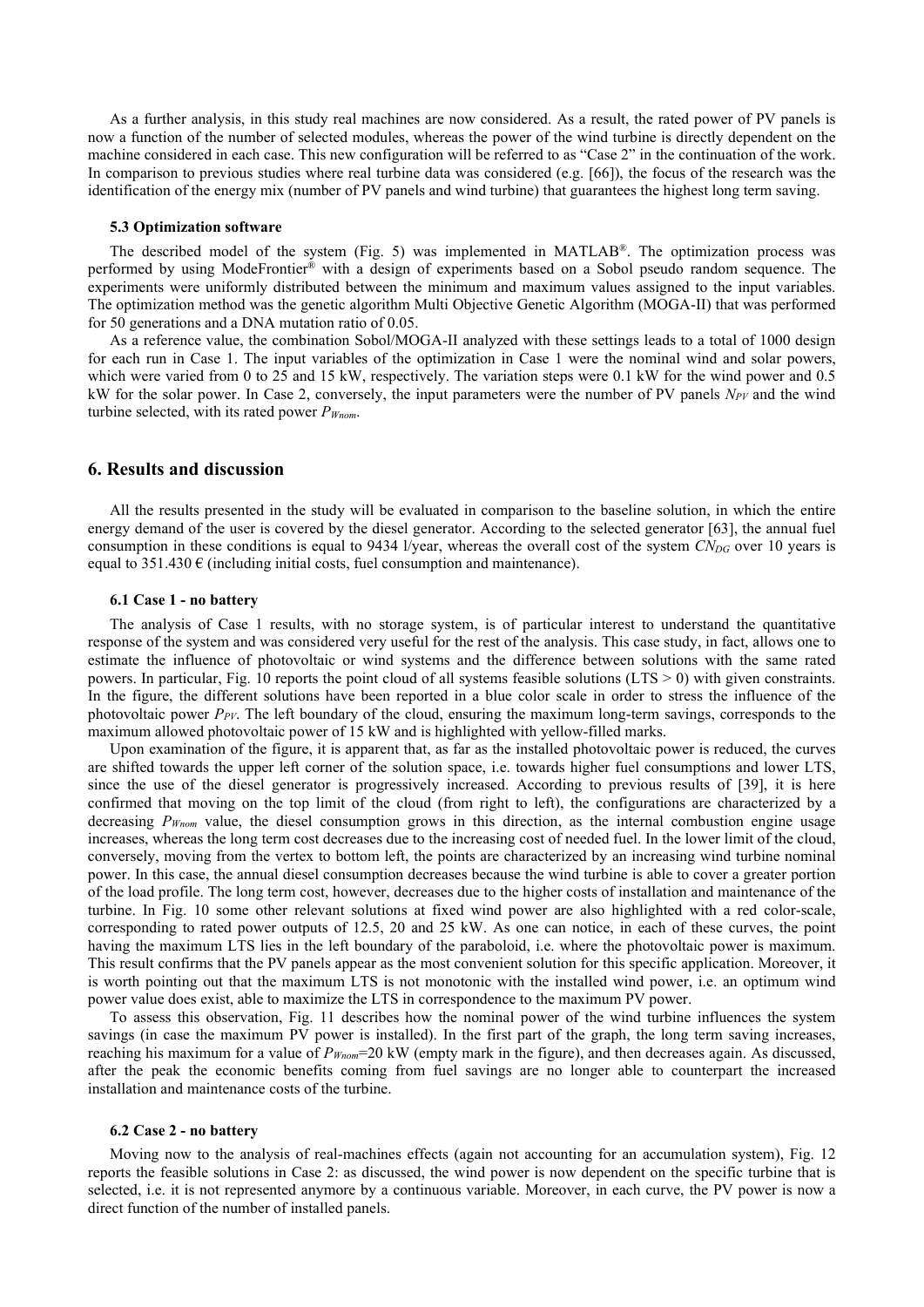According to the results in Case 1, the right margin of each curve is characterized by a maximized photovoltaic power. The progressive increase of *N<sub>PV</sub>* in each curve induces a notable decrease of fuel consumption and an increase of LTS, thanks to the discussed suitability of solar power for the present application. The influence of PV panels' number is almost constant for all wind turbines, i.e. the different curves are almost parallel. Upon examination of the cloud, it is also apparent that the same LTS can be achieved in several cases with different ratios between solar and wind power.

The point at the extreme right of the cloud still represents the system configuration having the maximum LTS (68.223,00 €), now corresponding to the maximum number of PV panels ( $N_{PV}$  = 60), i.e.  $P_{P_{Vnom}}$ =15 kW, and the wind turbine having a rated power of P*Wnom*=12 kW. This latter result is of particular interest since it differs from the optimal configuration in Case 1. In detail, if it is indeed true that larger wind turbines ensure very low fuel consumptions, in the present case the increase of installation cost, combined with the specific power coefficient curve of each rotor, makes a smaller wind turbine more convenient from an economic point of view, even if a larger use of the diesel generator is attended. This trend is also testified by Fig. 13, which reports the long-term savings of all solutions (different turbines are again displayed with dedicated marks) with  $N_{PV} = 60$  (right boundaries of all curves) as a function of the nominal wind power. Upon examination of the figure, it is again confirmed that, in general, higher LTS can be achieved in the right side of the solution space, i.e. for higher installed wind power. However, the use of real machines induces a "scatter" in the results, making different solutions more convenient due to more favorable combination between installation cost and efficiency.

#### 6.3 Comparative performance analysis between Case 1 and Case 2

In Sections 6.1 and 6.2 the optimal energy mix for the analyzed system with no accumulation has been defined in Case 1 and Case 2, respectively. Some additional remarks can be done by comparing the performance of these configurations in the selected time-horizon of 10 years. To do so, Fig. 14 compares the installed power values for PV panels and the wind turbine in the two cases with the energy really harvested by the same; Fig. 15 instead compares the economic performance of the two systems.

Upon examination of Fig. 14, one can readily notice that the installation of a smaller wind turbine (-37.5% rated power) in Case 2 obviously leads to a reduction of harvested energy (-26.2%). However, due to a more rational exploitation of energy fluxes, the total dissipated energy is reduced by -27.5%. Focusing on Fig. 15, it is also apparent that the lower fuel saving in Case 2 is compensated by a notably lower installation cost of the system (due to the smaller wind turbine), which finally induce a LTS higher than in Case 1 by 12.3%.

Discussed differences are significant of the potential impact of real machines on the optimization process of similar systems. In particular, since the function for the wind turbine installation cost is the same in Case 1 and Case 2 and optimal system configurations in the two cases always implies a maximum PV panels power, it should be attended the approximately the same optimal configuration is about to be obtained. However, the use of the specific power curve for the wind turbine instead of a reference curve induces a notable difference in the expected wind energy harvesting, leading to a different energy mix. To further analyze these aspects, the optimal solution of Case 2 was compared in Tab. 4 with that having *PWnom*=20kW, i.e. the same optimal wind power expected by Case 1 analysis; as testified by Fig. 13, this configuration is in fact the second one in terms of LTS.

Upon examination of the results, it is again apparent that the biggest difference is given by the relative increase of harvested energy due to the higher efficiency of the smaller turbine, which is able to compensate the higher fuel consumption and the proportionally higher installation cost of the turbine itself (see Fig. 8). Overall, the results demonstrate that the considered power curve of the selected wind turbine can have a major impact on the optimization analysis and then it is worth of accurate evaluation in similar studies.

#### 6.4 Sensitivity analysis on PV power

An accurate analysis of Fig. 12 leads to the consideration that none of the curves presented a parabolic trend in Case 2, which was however commonly seen in Case 1 (see Fig. 10). Since the optimal system configuration generally implies the highest available PV power, it was argued that the use of real machines/devices in Case 2 could benefit from a larger installed photovoltaic power. Of course, the following analysis somehow lies outside the proposed system, in which the area available for PV panels was limited to  $150 \text{ m}^2$ ; however, the analysis of optimal configurations in Case 2 is of particular interest to further discuss the impact of real machines on the optimal energy mix. To this purpose, the analysis of section 6.2 was repeated with a doubled available number of PV panels, i.e.  $N_{PV}$ =120. Under these preconditions, the new feasible system configurations are reported in Fig. 16.

Results of Fig. 16 are indeed of particular interest. Sweeping the curves from left to right, the final point of each curves represents the configuration with the maximum number of PV panels, i.e.  $N_{PI}=120$ . As a result, for the selected wind turbine, this configuration is the one with the lowest annual fuel consumption, since the use of renewables is maximized. It is also apparent, however, that for some curves (i.e. wind turbine selections), this configuration is also the one in fact giving the highest LTS, like in Case 1, whereas a different optimal configuration is achieved in many other cases. In these latter configurations, the increase of PV installation cost makes additional panels not convenient in comparison to the energy amount already harvested by means of the wind turbine. The discussed results are more effectively shown in Fig. 17, which reports the optimal number of PV panels  $(N_{PV})$  as a function of the selected nominal wind power in Case 2. Upon examination of the figure, it is apparent that only four turbines (i.e. the ones with the lower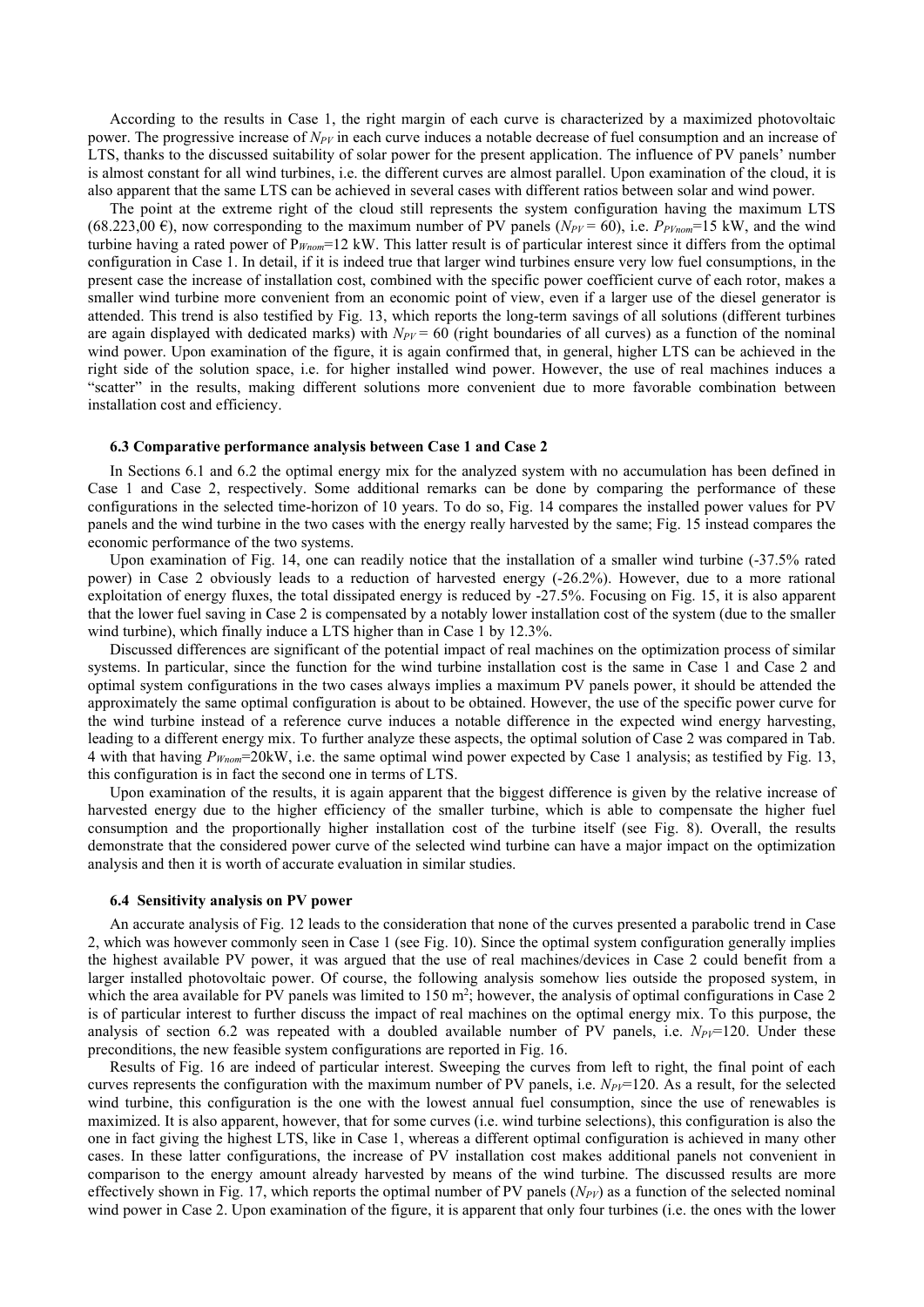nominal power rates) lead to the use of the maximum number of panels available, whereas a quadratic decrease of  $N_{PV}$ as a function of the nominal power is evident. In the same figure, the long-term savings of the different configurations is also reported, clearly showing that the largest savings are not obtained in correspondence to the largest installed power from renewables, but again for a medium-size, very efficient turbine  $(P_{Wnom}=12 \text{ kW})$  and a number of PV panels  $N_{PI}$ =97. This latter value was indeed lower than the limit of 120, but higher than the original limit of 60 accounted for in the Case 1 analysis.

#### 6.5 Effects of the storage system

The analysis of Case 1 and Case 2 configurations without energy accumulation is of specific interest to understand the physics of the system and the relative impact of each energy source. In a real-life design of such a complex hybrid system, however, the presence of a storage system is mandatory to rationalize the energy fluxes. In the present study, a sensitivity analysis on the battery capacity was then carried out with nominal batteries capacity ranging from 250 Ah to 2250 Ah (the preliminary study reported in [39] indeed indicated a reference capacity of *Qmax*=1500 Ah).

First, the impact of an energy accumulation on the performance of the energy system was assessed in the three relevant cases analyzed so far, i.e. Case 1 (Fig. 18), Case 2 (Fig. 19) and Case 2b (Fig. 20), which represents the Case 2 approach with a maximum number of PV panels sufficient to identify the unconstrained optimal energy configuration. In all cases, new solutions are compared to the optimal ones without accumulation (light-grey clouds).

Upon examination of the results, it is apparent that in all the optimization strategies, the introduction of an accumulation system provides great benefits in terms of reduction of fuel consumption and increase of the long term savings, which were more than doubled with respect to previous analyses. In further detail, in case of continuousvariable optimization (Case 1 - Fig. 18) the maximum LTS was increased by 110%, in case of real wind turbine curves (Case 2 - Fig. 19) by approximately 90%, while in case of unconstrained *NPV* (Case 2b - Fig. 20) again by approximately 90%. This result is in line with the former results of [39] and with the relevant technical literature (e.g. [18] or [20]).

Once the benefits of accumulation have been assessed, a sensitivity analysis on the battery capacity was carried out in both optimization strategies. The most relevant results of this analysis are reported in Fig. 21, where the parameters of the optimal solutions (i.e. the vertices of the solutions clouds of Fig. 18 and Fig. 19) are reported as a function of the battery capacity in Case 1 and Case 2 (analogous trends than Case 2 were indeed obtained for Case 2b). The results clearly showed that the performance of the energy system is monotonically increased by a superior capacity of the accumulation system. In both optimization strategies, however, the trends flatten in correspondence to the highest capacity tested (*Qmax*=2250 Ah), corresponding to the condition in which the increased cost of a larger accumulation system does not provide any more sufficient savings coming from a reduced dissipation of renewables.

Finally, in order to understand more in details the impact of the accumulation system on the system configuration, Tab. 5 compares the optimal energy mixes in Case 2 for the four analyzed battery pack capacities.

Beyond the discussed monotonic increase of the LTS with the batteries capacity, Tab. 5 provides a very interesting insight on the effect of the accumulation system. In further detail, it is worth remarking that the introduction of the accumulation did not alter the optimal sizing of renewables, i.e.  $P_{P Vnom}$  and  $P_{Wnom}$  are always the ones found in the analysis of Case 2 with no batteries.

This result is indeed of particular relevance, since it could be expected that the presence of an accumulation system should have led to the selection of smaller machines, with a consequent reduction of the capital cost of the system. Conversely, Tab. 5 clearly shows that the increase of LTS is only connected to the reduction of dissipated energy coming from renewable source through a more rational management of energy fluxes. By doing so, the use of the diesel generator to compensate peak loads can be substantially reduced, with notable money savings, by far higher than the increases in the capital cost of the batteries themselves.

#### 6.6 Daily load profiles analysis

The impact on the accumulation system, discussed in Section 6.5, is even more evident if one analyzes the daily coverage of the user demand with the different system configurations. For example, Fig. 22 reports the comparison of daily profiles coverage for June 21<sup>st</sup> of optimized systems in Case 2 with or without the accumulation system ( $Q_{max}$  = 1500 Ah). Upon examination of the comparison, one can readily notice that the power coming from renewables is now more rationally exploited in case of the system with the battery bank, with a reduction of the energy from renewables that is dissipated of more than 96%. This power is now used either to satisfy the user demand or to re-charge the batteries. In particular, it is worth noticing that, for this specific day of the year and system configuration, the battery is able to completely replacing the diesel generator, simply making use of energy surplus coming from renewable sources.

#### 7. Conclusions

In the study, a sizing strategy, based on a long-term energy production cost analysis, was used to assess the optimum configuration of a hybrid PV-wind-diesel stand-alone system, representing an isolated mountain chalet in Italian Alps.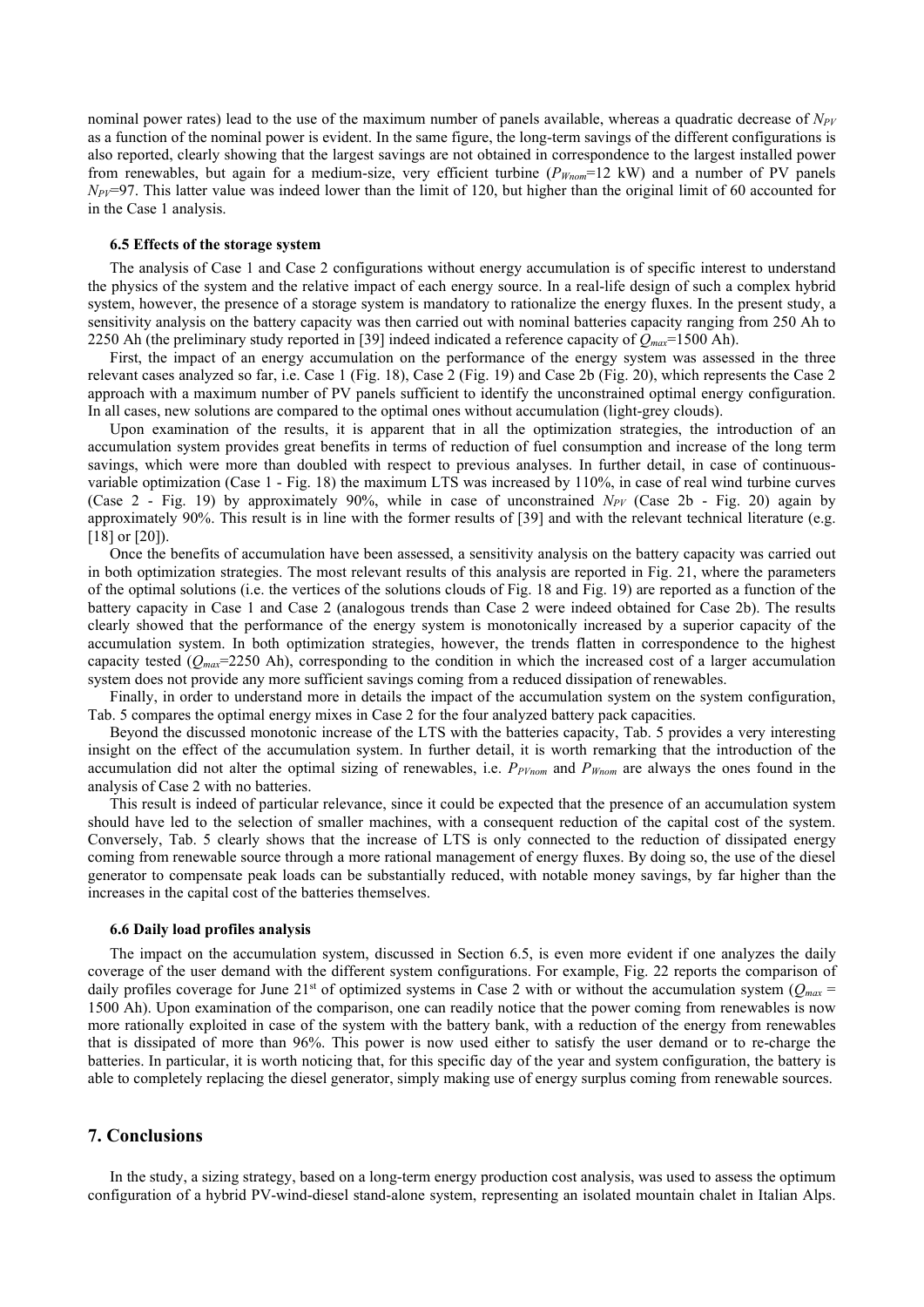In particular, the results of a conventional optimization strategy, threating rated power values of renewable source as continuous variables to create the available design space, were compared to those of a strategy making use of real machines data and realistic constraints.

Results first showed that, in case the real characteristics of commercial PV panels and wind turbines are considered, the optimal energy mix for the system is changed. In detail, it was found that if it is indeed true that larger wind turbines ensure very low fuel consumptions, in the present case the increase of installation cost, combined with the specific power coefficient curve of each rotor, made a smaller wind turbine (12 kW vs. 15 kW) more convenient from an economic point of view, even if a larger use of the diesel generator is attended.

Depending on the site, it was also noticed that the effective wind turbine power curve can have a major impact on the sizing of the system. More in detail, it was observed that, even if the PV panels were in general the more convenient source included in the system, an optimal panel number can be anyhow identified for the system, once the wind turbine was selected, in correspondence to the point in which the higher installation cost is not anymore compensated by the reduction of fuel consumption. For the specific case study, where the installation available area only allowed a number of panels equal to 120, this limit was reached as the best compromise only for the four wind turbines with the lower rated power outputs. For higher wind capacities, the optimal number of PV panels was progressively reduced of more than 35%.

The capacity of the battery pack did not alter the optimal energy mix previously identified for renewables without accounting for accumulation, since the primary convenience of batteries was the minimization of the use of diesel generator during the year and not the replacement of renewables in satisfying the energy demand of the user. Notwithstanding the above, the use of a properly sized battery pack can notably rationalize the exploitation (and hence the convenience) of renewables. As an example, for the considered site the best configuration with a battery pack of 1500 Ah was able to ensure a reduction of the dissipated power from renewables during the day up to more than 110%.

Given the present interest in similar applications, the present study demonstrates once more that the identification of realistic data prior to undertaking the optimization of small hybrid energy systems is essential to identify really feasible solutions and is then a mandatory requirement for designers facing real-life applications.

#### References

- [1] International Renewable Energy Agency (IRENA). Off-grid renewable energy systems: status and methodological issues, http://www.irena.org/DocumentDownloads/Publications/IRENA\_Offgrid Renewable Systems WP 2015.pdf ; 2015 [accessed 04.04.16].
- [2] Bloomberg New Energy Finance. Off-grid solar market trends report 2016, http://about.bnef.com/whitepapers/off-grid-solar-market-trends-report-2016/ ; 2016 [accessed 04.04.16].
- [3] Wind energy The facts, www.wind-energy-the-facts.org ; 2009 [accessed 04.04.16].
- [4] Kaldellis JK. Optimum autonomous wind–power system sizing for remote consumers, using long-term wind speed data. Applied Energy 2002;71:215-18. DOI: 10.1016/S0306-2619(02)00005-3
- [5] Narula, S.A., Bhattacharyya, S., 2017. Off-grid electricity interventions for cleaner livelihoods: A case study of value chain development in Dhenkanal district of Odisha. J. of Cleaner Production 142 (Part 1, 20 January 2017), 191-202. DOI: 10.1016/j.jclepro.2016.07.176
- [6] Chowdhury, S.A., Aziz, S., Groh, S., Kirchhoff, H., Filho, W.L, 2015. Off-grid rural area electrification through solar-diesel hybrid minigrids in Bangladesh: resource-efficient design principles in practice. J. of Cleaner Production 95 (15 May 2015), 194-202. DOI: 10.1016/j.jclepro.2015.02.062
- [7] Shezan, SK.A., Julai, S., Kibria, M.A., Ullah, K.R., Saidur, R., Chong, W.T., Akikur, R.K., 2016. Performance analysis of an off-grid wind-PV (photovoltaic)-diesel-battery hybrid energy system feasible for remote areas. J. of Cleaner Production;125(1 July 2016):121-132. DOI: 10.1016/j.jclepro.2016.03.014
- [8] Bigerna, S., Bollino, C.A., Micheli, S., 2016. Socio-economic acceptability for smart grid development a comprehensive review. J. of Cleaner Production;131(May 2016):399-409.
- [9] Cardenas J.A., Gemoets, L., Ablanedo Rosas J.H., Sarfi, R., 2014. A literature survey on Smart Grid distribution: an analytical approach. J. of Cleaner Production;65(October 2014):202-216.
- [10] Boroojeni, K.G., Hadi Amini, M., Nejadpak, A., Dragicevic, F., Iyengar, S.S., Blaabjerg, F., 2016. A Novel Cloud-based Platform for Implementation of Oblivious Power Routing for Clusters of Microgrids. IEEE Access, http://dx.doi.org/10.1109/ACCESS.2016.2646418
- [11] Boroojeni, K.G., Hadi Amini, M., Nejadpak, A., Iyengar, S.S., Hoseinzadeh, B., Leth Bak, C., 2016. A theoretical bilevel control scheme for power networks with large-scale penetration of distributed renewable resources. Electro Information Technology (EIT), 2016 IEEE International Conference on IEEE, 2016
- [12] Hadi Amini, M., Moghaddam, M.P., Karabasoglua, O., 2017. Simultaneous allocation of electric vehicles' parking lots and distributed renewable resources in smart power distribution networks. Sustainable Cities and Society;28: 332-342
- [13] Hadi Amini, M., Nabi, B., Haghifam, M.-R., 2013. Load management using multi-agent systems in smart distribution network. IEEE PES General Meeting, Vancouver, BC, Canada, 2013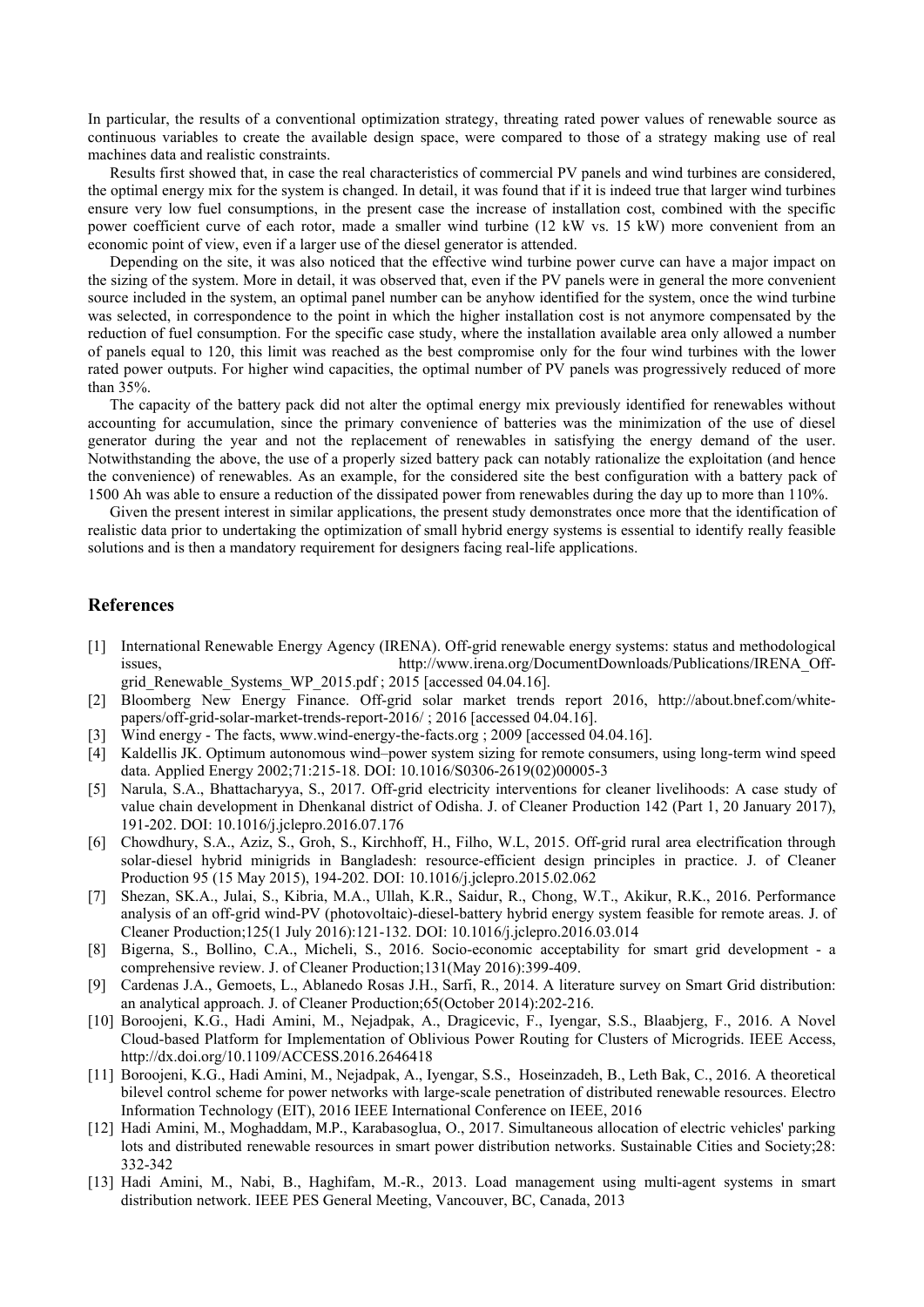- [14] International Energy Agency. Africa Energy Outlook World Energy Outlook Special Report, https://www.iea.org/publications/freepublications/publication/WEO2014 AfricaEnergyOutlook.pdf ; 2014 [accessed 04.04.16].
- [15] Li, C., Yu, W., 2016. Techno-economic comparative analysis of off-grid hybrid photovoltaic/diesel/battery and photovoltaic/battery power systems for a household in Urumqi, China. J. of Cleaner Production 124 (15 June 2016), 258-265. DOI: 10.1016/j.jclepro.2016.03.002
- [16] Hemmati, R., 2017. Technical and economic analysis of home energy management system incorporating smallscale wind turbine and battery energy storage system. J. of Cleaner Production;159 (May 2017):106-118. DOI: 10.1016/j.jclepro.2017.04.174
- [17] Kaldellis JK, Zafirakis D, Kavadias K, Kondili E. Optimum PV-diesel hybrid system for remote consumers of the Greek territory. Applied Energy 2012;97:61-66. DOI: 10.1016/j.apenergy.2011.12.010
- [18] Kaldellis JK, Zafirakis D, Kaldelli EL, Kavadias K. Cost benefit analysis of a photovoltaic-energy storage electrification solution for remote islands. Renewable Energy 2009;34:1299–311. DOI: 10.1016/j.renene.2008.09.014
- [19] Kaldellis JK, Vlachos GTh. Optimum sizing of an autonomous wind–diesel hybrid system for various representative wind-potential cases. Applied Energy 2006;83:113-132. DOI: 10.1016/j.apenergy.2005.01.003
- [20] Kaldellis JK, Kondili E, Filios A. Sizing a hybrid wind-diesel stand-alone system on the basis of minimum longterm electricity production cost. Applied Energy 2006;83:1384-1403. DOI: 10.1016/j.apenergy.2006.01.006
- [21] Chua KJ, Yang WM, Er SS, Ho CA. Sustainable energy systems for a remote island community. Applied Energy 2014;113:1752–1763. DOI: 10.1016/j.apenergy.2013.09.030
- [22] Bekele G, Tadesse G. Feasibility study of small Hydro/PV/Wind hybrid system for off-grid rural electrification in Ethiopia. Applied Energy 2012;97:5-15. DOI: 10.1016/j.apenergy.2011.11.059
- [23] Ismail MS, Moghavvemi M, Mahlia TMI. Design of an optimized photovoltaic and microturbine hybrid power system for a remote small community: Case study of Palestine. Energy Conversion and Management 2013;75:271- 281. DOI: 10.1016/j.enconman.2013.06.019
- [24] Omer ZM, Fardouna AA, Alameri AM. Economic Feasibility Study of Two Renewable Energy Systems for Remote Areas in UAE. Energy Procedia 2015;75:3027-3035. DOI: 10.1016/j.egypro.2015.07.617
- [25] Proietti S, Sdringola P, Castellani F, Garinei A, Astolfi D, Piccioni E, Desideri U, Vuillermoz E. On the possible wind energy contribution for feeding a high altitude Smart Mini Grid. Energy Procedia 2015;75:1072-1079. DOI: 10.1016/j.egypro.2015.07.483
- [26] Baghdadi F, Mohammedi K, Diaf S, Behar O. Feasibility study and energy conversion analysis of stand-alone hybrid renewable energy system. Energy Conversion and Management 2015;105:471-479. DOI: 10.1016/j.enconman.2015.07.051
- [27] Ismail MS, Moghavvemi M, Mahlia TMI. Techno-economic analysis of an optimized photovoltaic and diesel generator hybrid power system for remote houses in a tropical climate. Energy Conversion and Management 2013;69:163-173. DOI: 10.1016/j.enconman.2013.02.005
- [28] Luo Y, Shi L, Tu G. Optimal sizing and control strategy of isolated grid with wind power and energy storage system. Energy Conversion and Management 2014;80;407-415. DOI: 10.1016/j.enconman.2014.01.061
- [29] Clastres, C., Ha Pham, T.T., Wurtz, F., Bacha, S., 2010. Ancillary services and optimal household energy management with photovoltaic production. Energy;35:55-64.
- [30] Molderink, A., Bakker, V., Bosman, M.G.C., Hurink, J.L., Smit, G.J.M., 2009. Domestic Energy Management Methodology for Optimizing Efficiency in Smart Grids. 2009 IEEE Bucharest PowerTech, 1-7.
- [31] Mets, K., Verschueren, T., Turck, F.D., Develder, C., 2011. Exploiting V2G to optimize residential energy consumption with electrical vehicle (dis)charging. In: 2011 IEEE First International Workshop on Smart Grid Modeling and Simulation (SGMS), 7-12.
- [32] Leehter, Y., Wen-Chi, C., Rong-Liang, Y., 2005. An iterative deepening genetic algorithm for scheduling of direct load control. IEEE Trans. Power Syst.;20:1414-1421.
- [33] Shirazi, E., Jadid, S., 2017. Cost reduction and peak shaving through domestic load shifting and DERs. Energy;124:146-159.
- [34] Elkhorchani, H., Grayaa, K., 2016. Novel home energy management system using wireless communication technologies for carbon emission reduction within a smart grid. J. Clean. Prod.;135:950-962.
- [35] Abdul Aziz, E., Wan Alwi, S.R., Lim, J.S., Abdul Manan, Z., Klemes, J.J., 2017. An integrated Pinch Analysis framework for low CO2 emissions industrial site planning. J. Clean. Prod.;146:125-138.
- [36] Klemes, J.J., Varbanov, P.S., Kravanja, Z., 2013. Recent developments in process integration. Chem. Eng. Res. Des.;91(10):2037-2053.
- [37] Kulkarni, G.N., Kedare, S.B., Bandyopadhyay, S., 2007. Determination of design space and optimization of solar water heating systems. Solar Energy;81(8):958-968.
- [38] Jacob, A.S., Banerjee, R., Ghosh, P.C., 2018. Sizing of hybrid energy storage system for a PV based microgrid through design space approach. Applied Energy; 212;(15 feb 2018):640:653. DOI: 10.1016/j.apenergy.2017.12.040
- [39] Bianchini A, Magnelli N, Ferrara G, Carnevale EA, Ferrari L. Optimization of a PV-wind-diesel hybrid system for a remote stand-alone application. Energy Procedia 2015;81:133-145. DOI: 10.1016/j.egypro.2015.12.068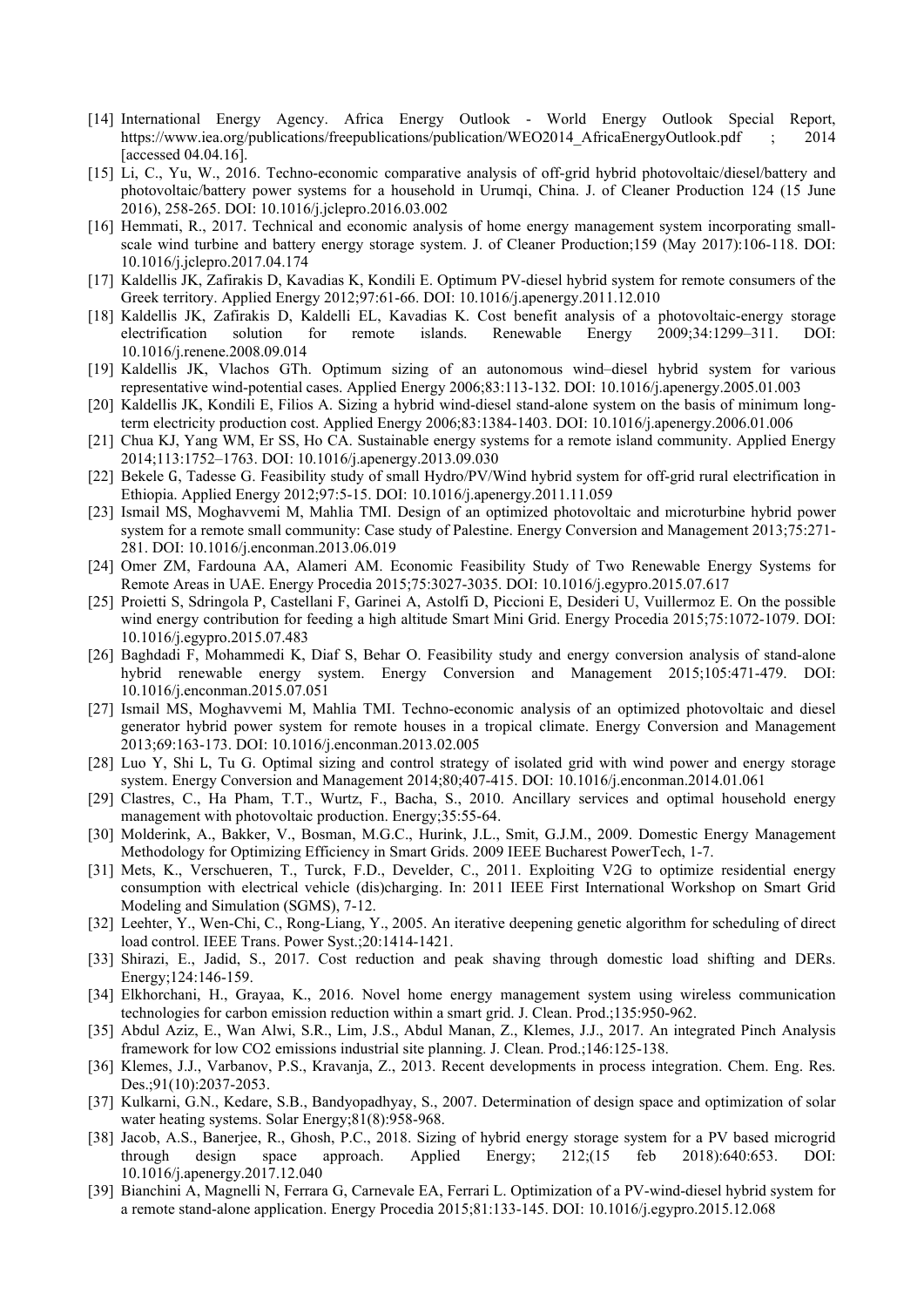- [40] Enereco. Programma di intervento "Enereco" nei rifugi alpini, http://www.enerecosrl.com/public/files/RelazBedole.pdf ; 2013 [accessed 05.04.16].
- [41] PVGIS. http://re.jrc.ec.europa.eu/pvgis ; [accessed 05.04.16].
- [42] RSE. http://atlanteeolico.rse-web.it ; [accessed 05.04.16].
- [43] Maycock PD. PV review. Refocus 2005;6(5):18-22. DOI: 10.1016/S1471-0846(05)70452-2
- [44] Lazou AA, Papatsoris AD. Economics of photovoltaic stand-alone residential households: a case study for various European and Mediterranean locations. Solar Energy Materials and Solar Cells 2000;62(4):411-427. DOI: 10.1016/S0927-0248(00)00005-2
- [45] Kaldellis JK, Doumouliakas J, Michalis K. Optimum stand-alone PV solution, including financial aspects. Proc. of the World Renewable Energy Congress VI, Brighton, UK, 2000.
- [46] Solar Fabrik, http://www.solar-fabrik.de ; [accessed 05.04.16].
- [47] http://www.utopiaenergy.it ; [accessed 25.08.15].
- [48] http://www.fotovoltaicosulweb.it/guida/i-costi-del-fotovoltaico.html ; [accessed 25.08.15].
- [49] Šúri M, Huld TA, Dunlop ED. PV-GIS: a web-based solar radiation database for the calculation of PV potential in Europe. International Journal of Sustinable Energy 2005;24:55-67. DOI: 10.1080/14786450512331329556
- [50] Passaat 1.4 kW turbine Fortis Wind Energy. http://fortiswindenergy.com/passaat/ ; [accessed 25.08.15].
- [51] TI/3.6/3 turbine Travere Industries. http://www.urbanwind.net/pdf/CATALOGUE\_V2.pdf ; [accessed 25.08.15].
- [52] Montana 5.6 Fortis Wind Energy. http://fortiswindenergy.com/montana/ ; [accessed 25.08.15].
- [53] Excel 6 turbine Bergey. http://bergey.com/documents/2013/10/excel-6-swcc-summary-report.pdf ; [accessed 07.04.16].
- [54] Excel 7.5 turbine Bergey. http://bergey.com/documents/2012/03/excel-7-5-r-owners-manual.pdf ; [accessed 07.04.16].
- [55] Excel 10 turbine Bergey. http://bergey.com/documents/2013/10/excel-10-spec-sheet\_2013.pdf ; [accessed 07.04.16].
- [56] Antaris 6.5 Braun. http://www.braun-windturbinen.com/products/antaris-small-wind-turbines/antaris-6-5-kw/ ; [accessed 25.08.15].
- [57] Antaris 9.5 Braun. Available: http://www.braun-windturbinen.com/products/antaris-small-wind-turbines/antaris-9-5-kw/ ; [accessed 25.08.15].
- [58] SEI\_RPI 12/10 turbine Società Elettrica Italiana. http://www.societaelettricaitaliana.it/generatore\_minieolico\_SEI\_RPI\_12kW.htm ; [accessed 25.08.15].
- [59] MRG 15 turbine Morenergy. http://www.morenergysrl.it/MRG15.pdf ; [accessed 25.08.15].
- [60] Westwind 20 VG Energy. http://www.vgenergy.co.uk/files/5913/6119/8240/Westwind\_Brochure.pdf ; [accessed 25.08.15].
- [61] Wind Runner 25 Eoltec. http://www.urbanwind.net/pdf/CATALOGUE\_V2.pdf ; [accessed 25.08.15].
- [62] Syngellakis K, Robinson P. Urban wind turbines: Development of the UK market. Proc. of the EWEC 2006, 27 February - 2 March 2006, Athens (Greece).
- [63] Perkins. http://www.perkins.com/en\_GB/products/new/perkins/electric-power-generation/dieselgenerators/1000002596.html ; [accessed 07.04.16].
- [64] Salas V, Suponthana W, Salas RA. Overview of the off-grid photovoltaic diesel batteries systems with AC loads. Applied Energy 2015;157:195-216. DOI: 10.1016/j.apenergy.2015.07.073.
- [65] Kaldellis JK, Zafirakis D, Kondili E. Optimum autonomous stand-alone photovoltaic system design on the basis of energy pay back analysis. Energy 2009;34:1187-11. DOI: 10.1016/j.energy.2009.05.003
- [66] Notton G., Cristofari P., Poggi P., Muselli M., Wind Hybrid Electrical Supply System: Behaviour Simulation and Sizing Optimization. Wind Energy 2001; 4:43–59 (DOI: 10.1002/we.46)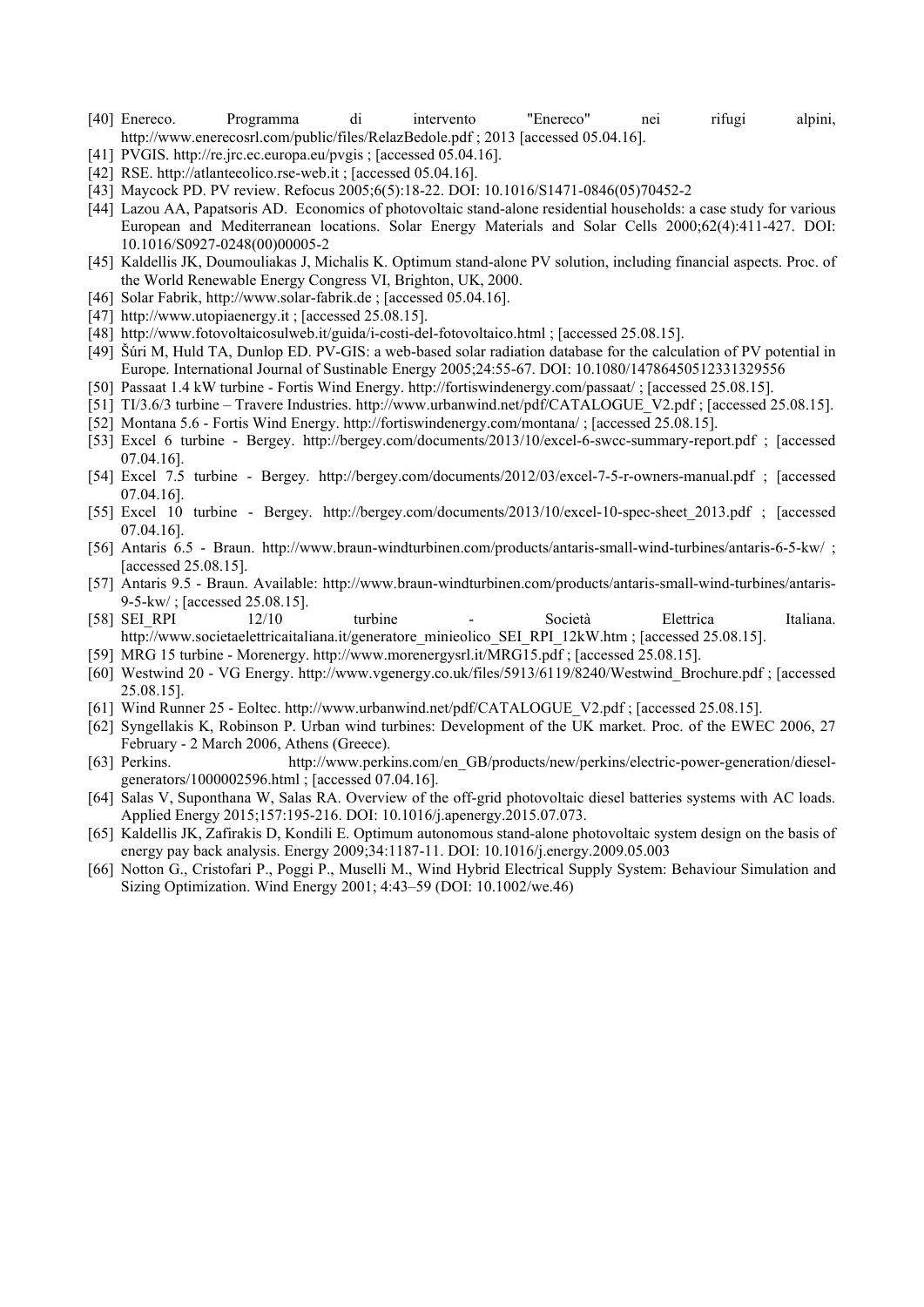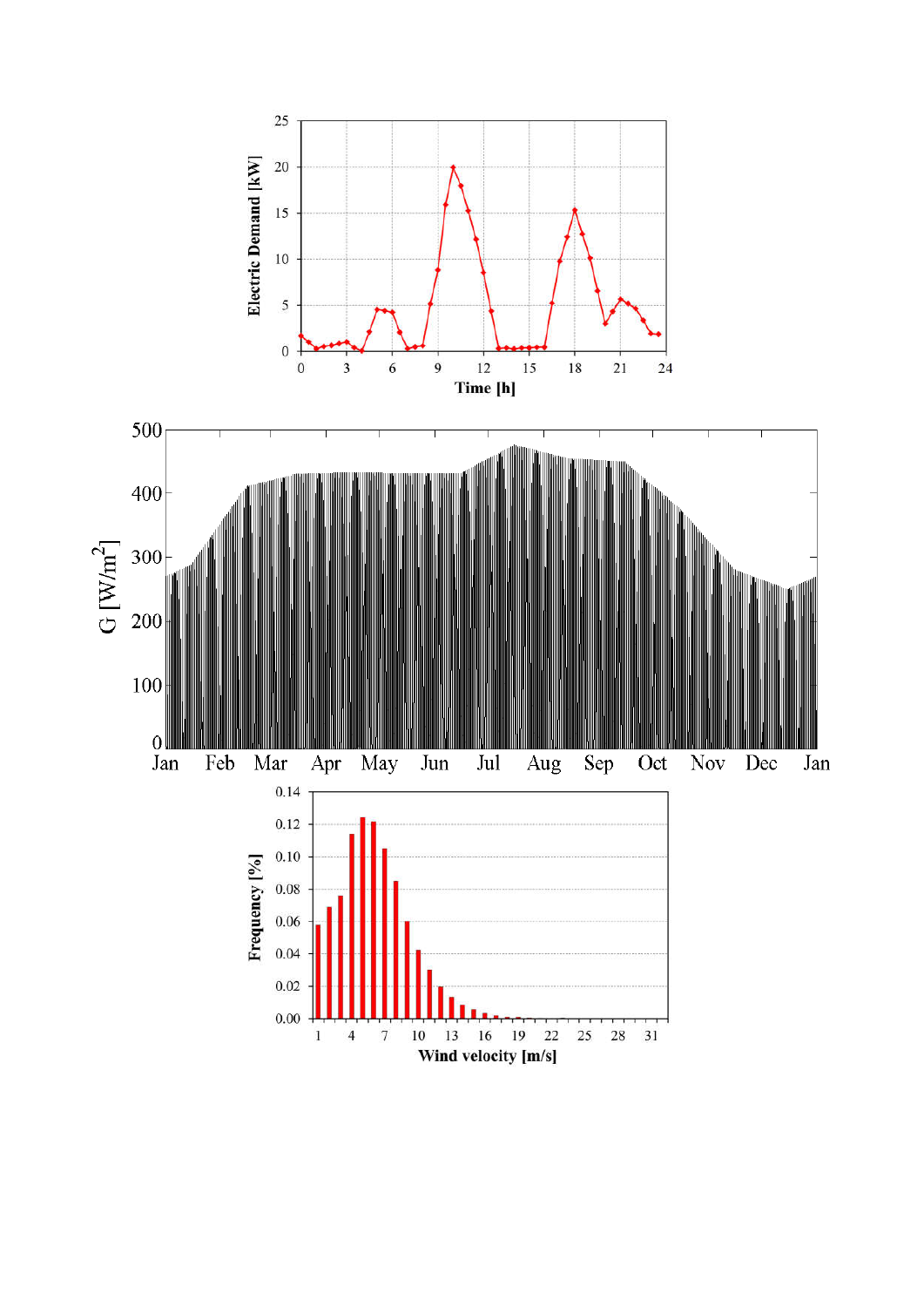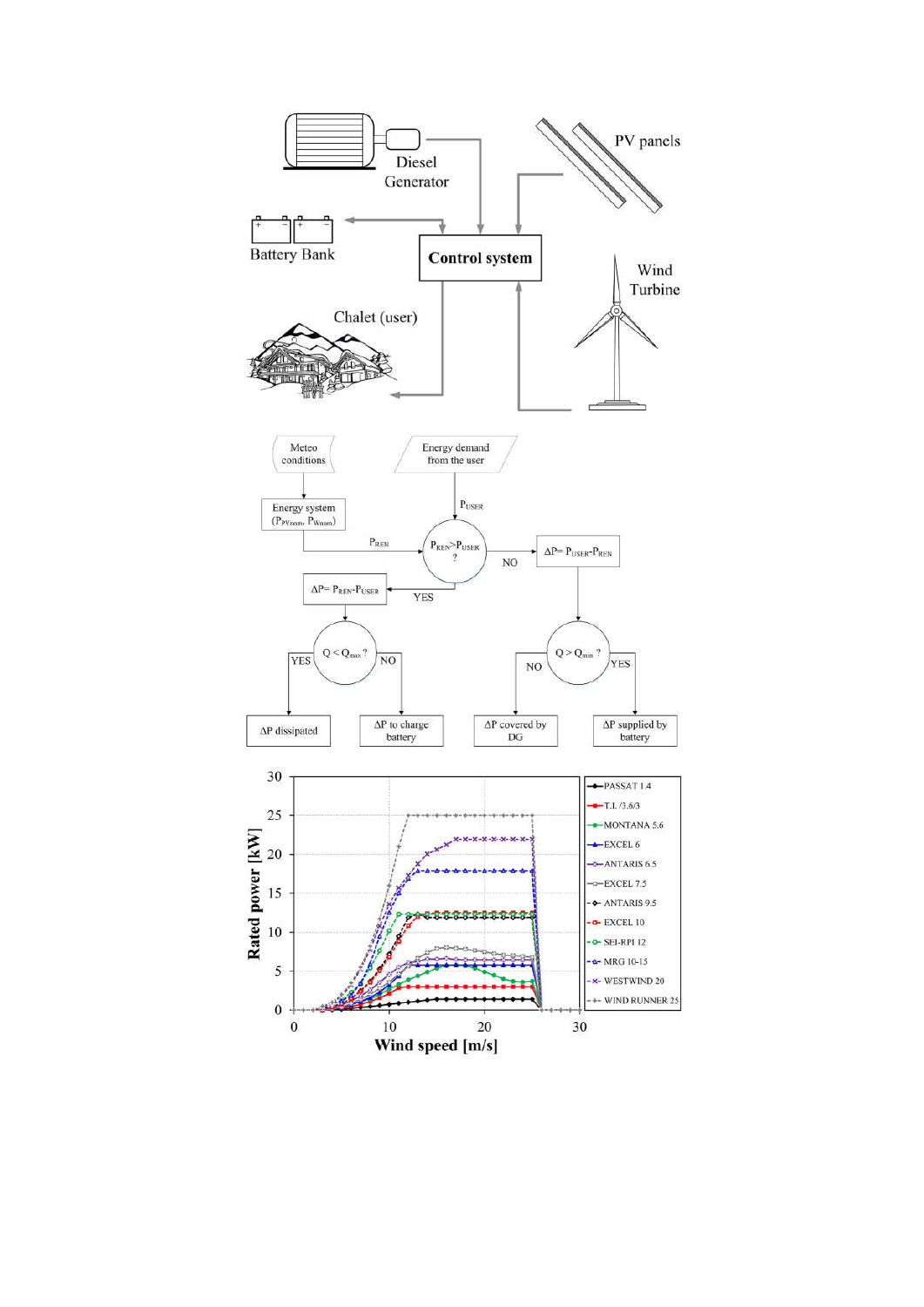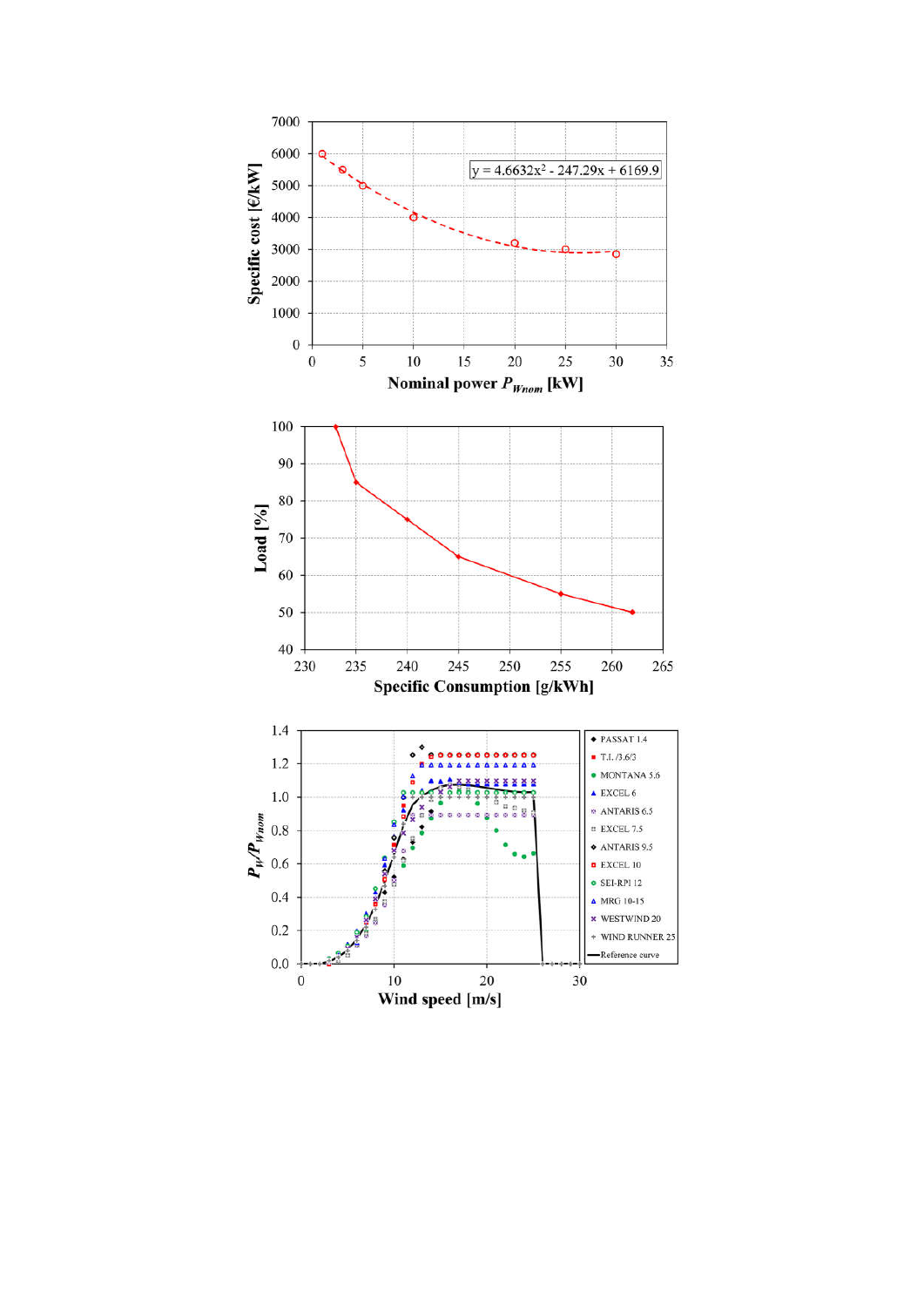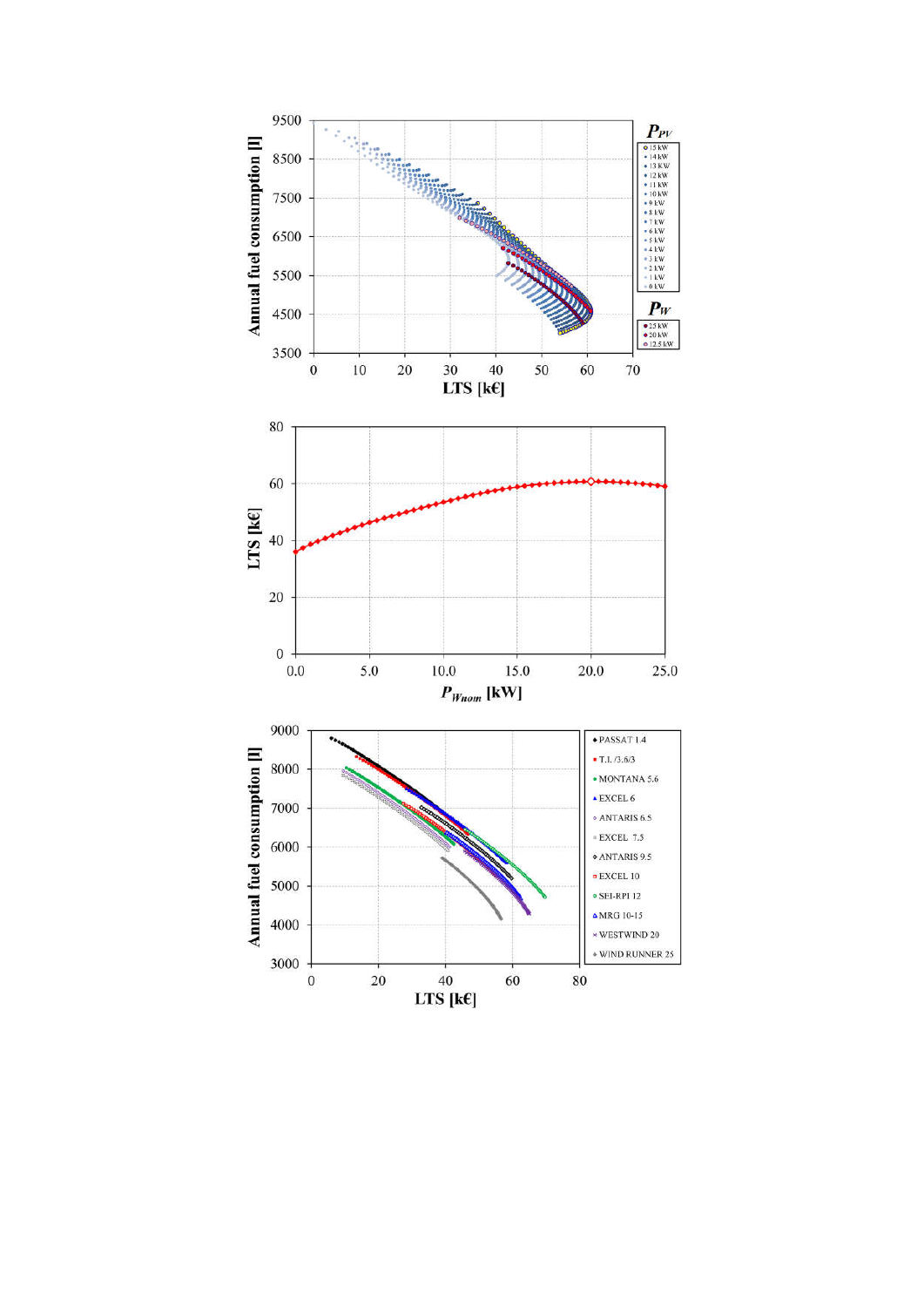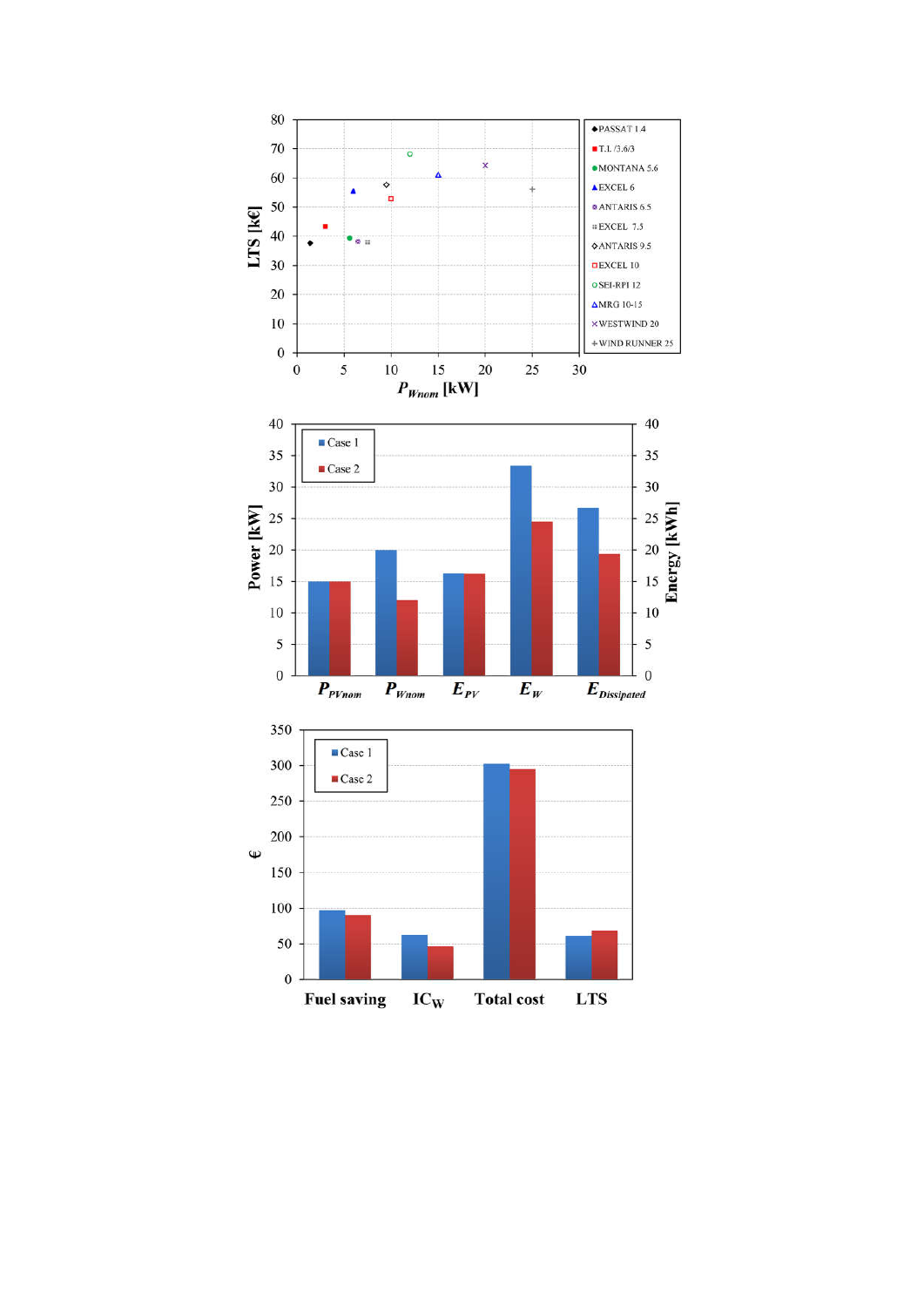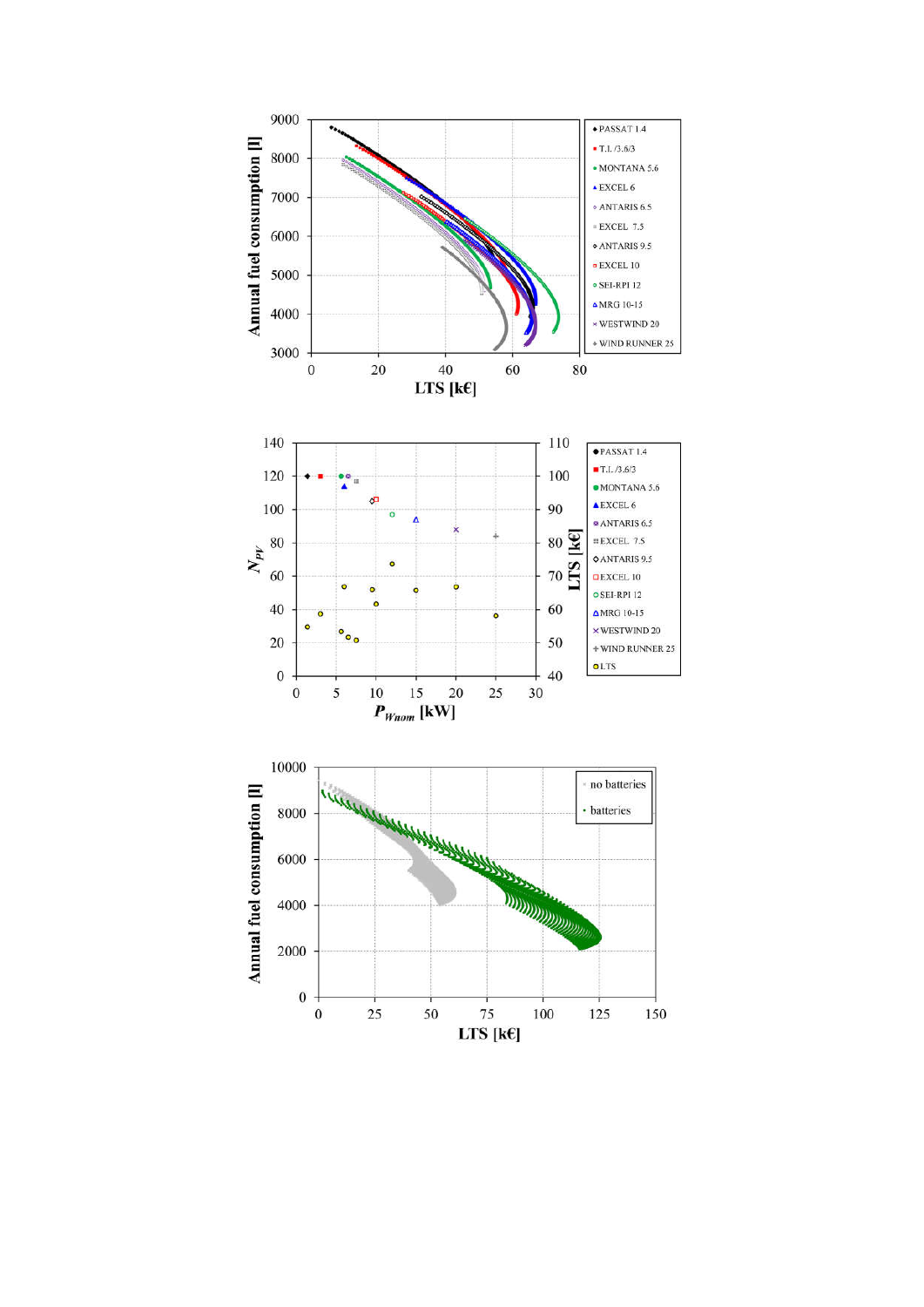